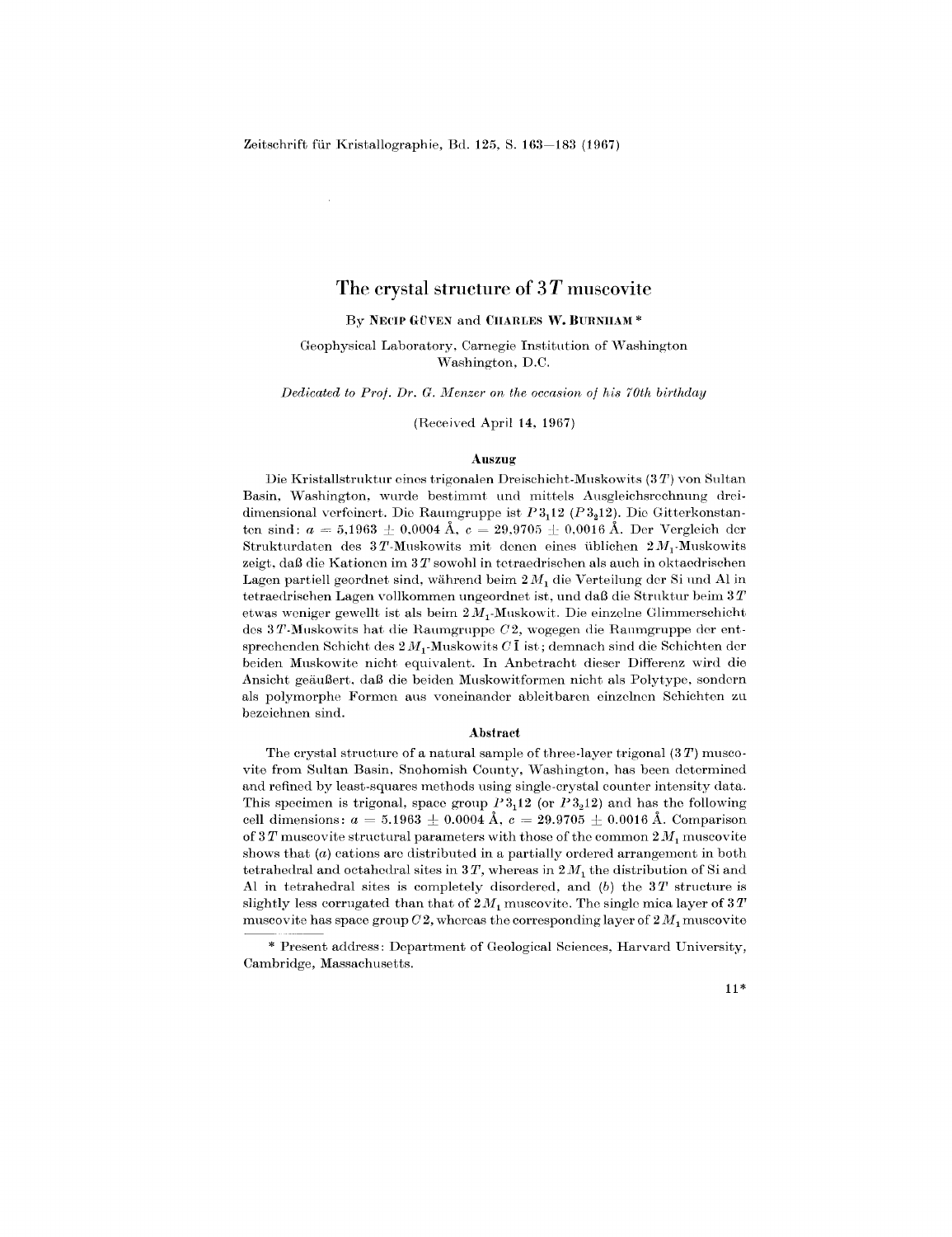has space group  $C\bar{\mathbf{I}}$ ; hence these layers are not equivalent. Considering these differences, it is suggested that these forms of muscovite not be termed polytypes but rather polymorphs with derivative single layers.

# **Introduction**

Polymorphism of micas has remained a subject to prime interest to petrologists and clay mineralogists ever since HENDRICKS and JEFFERSON (1939) showed that these minerals crystallize with one of several layered structures, all of which are based on the same substructure. The substructure is a single mica layer about 10 A thick consisting of two layers of tetrahedra (containing Si plus Al or  $Fe^{+3}$ ) separated by an octahedral layer (containing primarily Al or  $\mathrm{Fe^{+3}}$  in dioctahedral micas). **In** the idealized muscovite structure proposed by JACKSON and WEST (1930) the mica layer as a unit has monoclinic symmetry, while its surface layers of oxygen atoms form a hexagonal array. Hence, according to SMITH and YODER (1956), packing of the surface layers will be invariant with layer rotations of 60  $^{\circ}$  or multiple thereof, and structures with different overall symmetry will result from varying the stacking sequence of individual mica layers.

It is clear that an ordered mica crystal can form only if structural control over the layer stacking sequence exists during growth. SMITH and YODER (1956) showed that only six distinct mica structures can be generated by stacking layers with a constant interlayer stacking angle. By treating mica structures as close-packed arrangements of anions, ZVYAGIN (1962) defines the possible structures in terms of the relative displacements of tetrahedral layers with respect to each other within the mica unit. Rather than considering the various structures as sequences of mica layers rotated with respect to each other as SMITH and YODER (1956) have done, ZVYAGIN (1962) preferred to think of them as a sequence of superpositions of composite layers having differing relative displacements of tetrahedral layers. In terms of stacking-sequence descriptions, there is clearly no real difference between the two methods. ZVYAGIN's approach, however, seems more desirable if one is attempting to relate structure type to growth mechanism, since he implies that stacking sequences result from growth "decisions" relating the position of one tetrahedral layer relative to another within each composite mica layer. We shall disregard any genetic implications and use SMITH and YODER'S technique to describe different stacking modifications because of its geometric simplicity.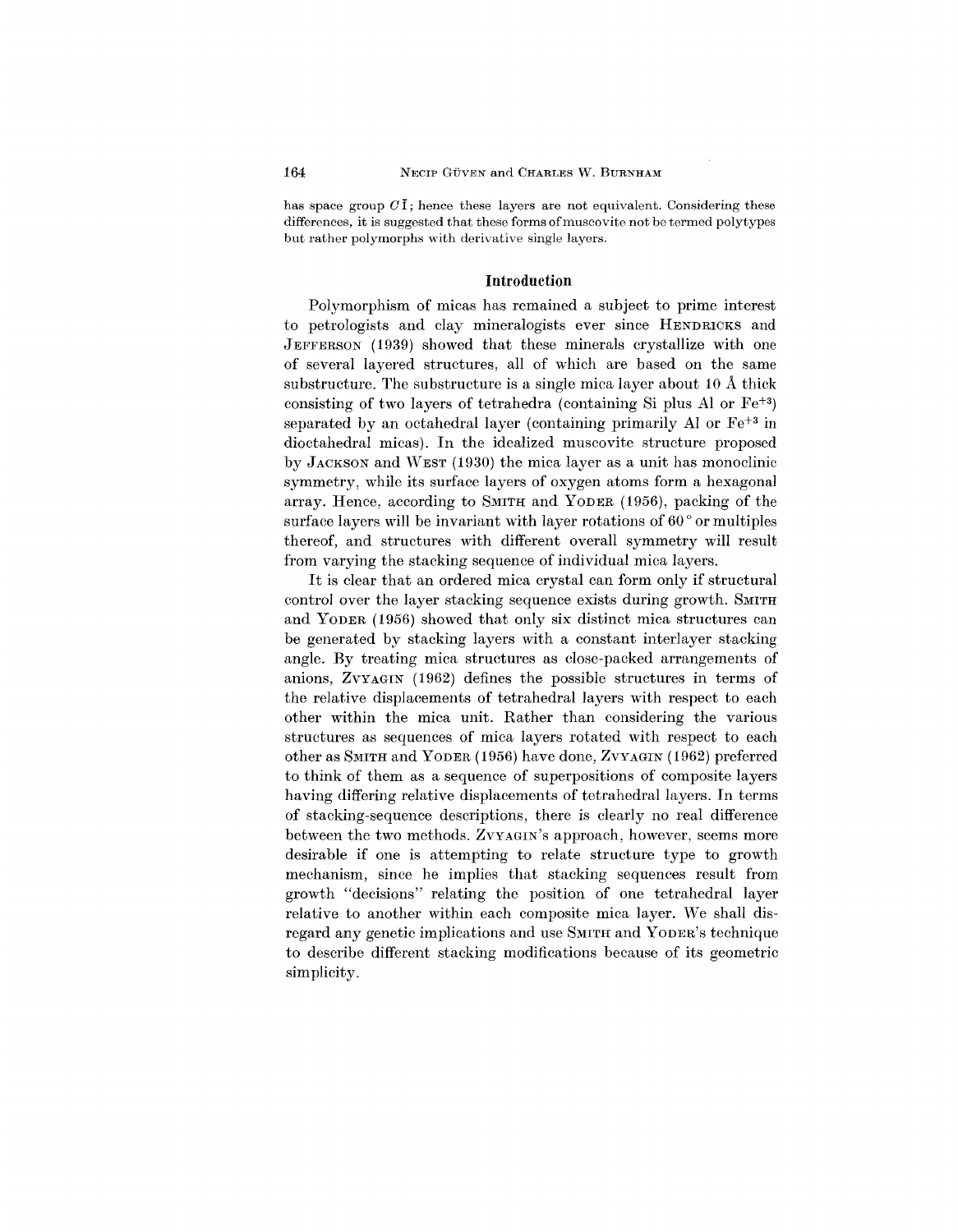Recently Ross *et al.* (1966) determined the space groups and idealized cell geometry of the 36 possible structures having four or fewer layers in the repeat unit, and interlayer stacking angles of any combination of  $0^{\circ}$ ,  $+60^{\circ}$ ,  $+120^{\circ}$ , and 180<sup>°</sup>. These authors found that biotites (trioctahedral) are capable of forming anyone of several structures with stacking sequences having combinations of  $0^{\circ}$  and  $+120^{\circ}$  interlayer stacking angles. Dioctahedral muscovite, on the other hand, most commonly crystallizes with the  $2M_1$  structure (alternating  $+$  and  $-120^{\circ}$  interlayer stacking angles) and rarely with the  $3T$  structure (constant  $+120^{\circ}$  interlayer stacking angles The 1*M* structure (0<sup>o</sup> rotation between layers) has been synthesized and compared with similar natural materials by YODER and EUGSTER (1955). VELDE (1965) suggested that *1M* is a metastable phase of muscovite. The absence of interlayer stacking angles of  $\pm 60^{\circ}$  and 180  $^{\circ}$ in all micas except those containing Li is generally attributed to the reduction of symmetry of surface oxygen atoms from hexagonal in the ideal structure to trigonal (or pseudotrigonal) in those structures that have recently been determined (STEINFINK, 1962; BURNHAM and RADOSLOVICH, 1964; TAKÉUCHI, 1966).

The crystal structure of  $2M_1$  muscovite having the composition  $(K_{.94}Na_{.06}) (Al_{1.84}Fe^{+3}._{12}Mg_{.06}) (Si_{3.11}Al_{.89})O_{10}(OH)_2$  was refined by RADOSLOVICH (1960) using Fourier methods to  $R = 17\frac{0}{0}$  for all measured reflections, and again with the same film data, using leastsquares methods by GATINEAU (1963) to  $R = 8\%$ . On the basis of mean bond lengths, RADOSLOVICH suggested that Al is preferentially located in one of the two crystallographically independent tetrahedral cation sites; GATINEAU'S refinement indicated, on the other hand, little ordering of tetrahedral Al. GÜVEN  $(1967)$  has refined the structure of a  $2M_1$  muscovite in which he demonstrated complete lack of long-range order of tetrahedral AI. Until now no structural studies of either the  $1 M$  or  $3 T$  muscovite structures have been reported.

Although we now have considerable knowledge of the details of the  $2M_1$  structure, the reasons for the preference of muscovite for this structure, rather than one or more of the several possibilities, are not at all clear. RADOSLOVICH (1960) suggested that  $2M_1$  stability is related to the fact that interlayer K is not in the center of its coordination polyhedron, whereas TAKEUCHI (1966) pointed out that structural control may be related to the direction of O-H bonds in the octahedral layers. Implicit in most discussions of this problem is the concept that the only difference between the various structures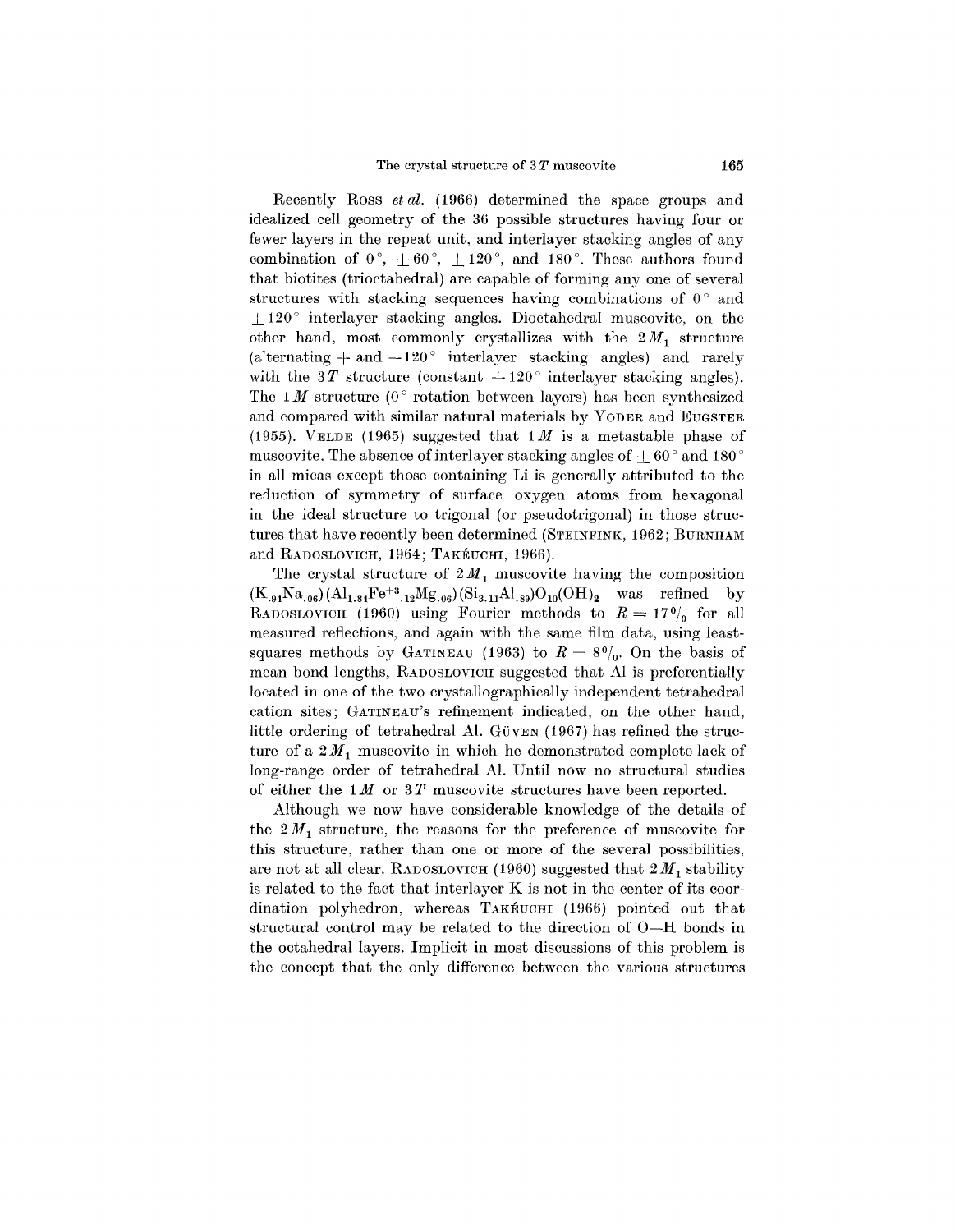is the stacking sequence, and hence that modifications of micas having identical compositions are *polytypes* with identical single layers. The concept of *polytypism,* as routinely applied to micas in the literature, requires the assumption of equivalence of the single mica layers-an assumption that, in the case of muscovite, is not justified on the basis of the structural knowledge to be presented below.

We report here a determination of the crystal structure of *3T* muscovite that we undertook with the problems stated above in mind. Specifically, we wanted to determine whether or not the single mica layer of the  $3T$  form is identical to that of  $2M_1$  muscovite, and, in addition, by comparing the structural parameters of the two forms, to seek reasons for the obvious preference by muscovite for the  $2M_1$ stacking sequence.

#### **Specimen description**

We obtained specimens of *3T* muscovite from Dr. M. Ross, U.S. Geological Survey. This material is part of a sample collected by Dr. A. C. WATERS, who described it (in AXELROD and GRIMALDI, 1949) as "a white, nearly uniaxial muscovite (occurring) as veinlets and replacements in the granodiorite near the Sunrise Copper Prospect, Sultan Basin, Snohomish County, Washington". WATERS stated that "The mica occurs as both fissure and 'replacement veins'  $\frac{1}{4}$  to 1 inch thick which commonly appear along closely spaced partings or sheeting in the granodiorite." He suggested that the mica may have formed by "selective replacement" of the granodiorite, and that "hot gases, following the sheeting in the granite rock, probably were the agents that formed the mica."

AXELROD and GRIMALDI (1949) reported the following optical properties:

Biaxial negative:  $\alpha = 1.555 \pm 0.003$   $2V = 15^{\circ} \pm 3^{\circ}$  $\beta=1.589 \pm 0.003$  $Z = a$  $\gamma = 1.590 \pm 0.003$ Pleochroism feeble:  $X =$  pale yellow with some green  $Y = Z =$  deeper yellow with more green.

Under the polarizing microscope we observed that the mica appears as twinned  $4 \times 3 \times \frac{1}{2}$  mm aggregates with heavily striated and ruled surfaces. Small segments of uniform crystals form by cleaving

along the rulings. Such grains with low birefringence show a  $2 V$  of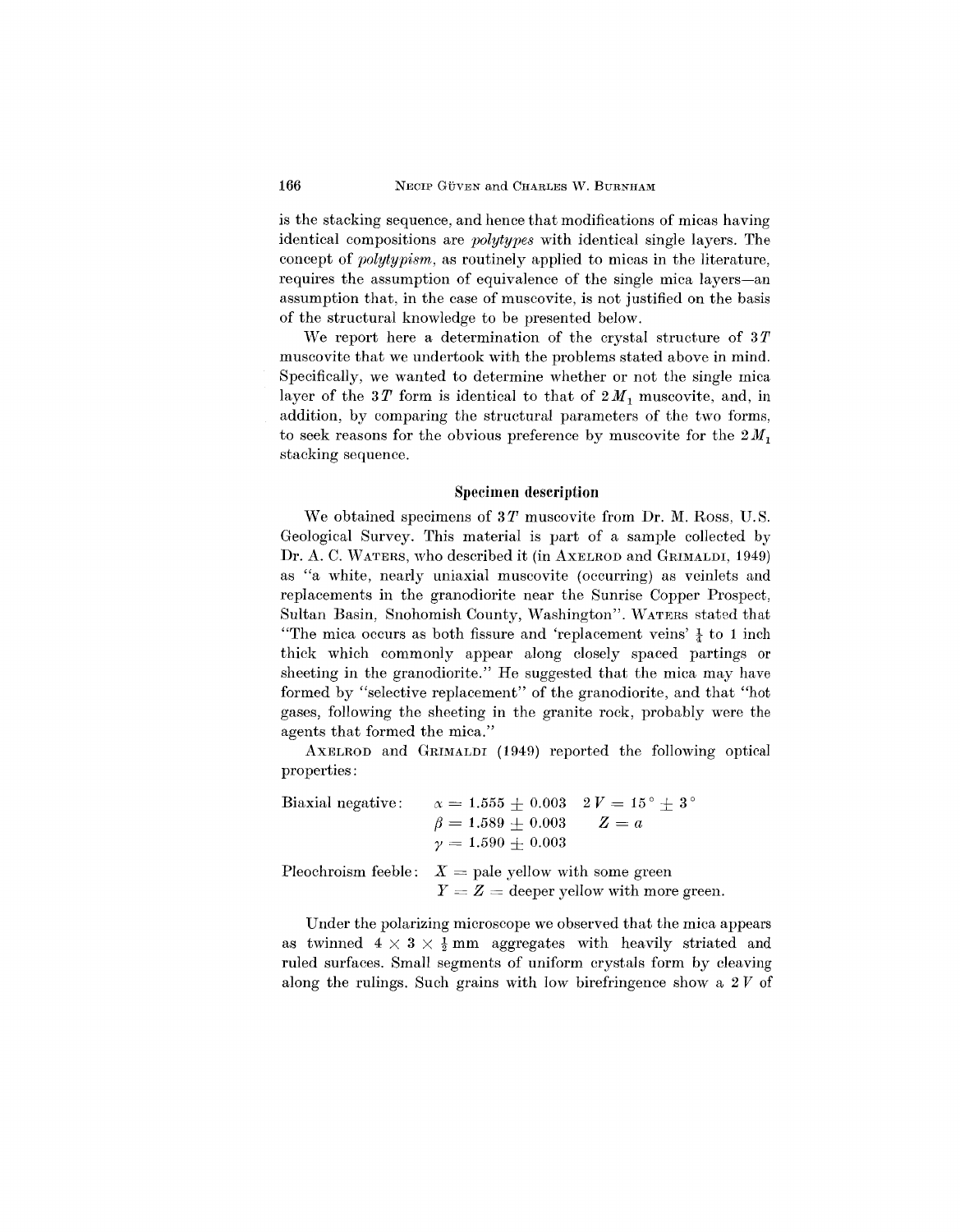$2$  to  $5^\circ$ , depending on the extent to which the crystals are bent. Our check on refractive indices gave the value  $\beta \leq \gamma = 1.592 + 0.002$  for Na light.

Calculating from a chemical analysis on the basis of 22 anionic charges, AXELROD and GRIMALDI (1949) gave the formula as:

$$
(K_{0.90}Na_{0.06}Ca_{0.01}Ba_{0.01})(Al_{1.83}Fe^{2+}{}_{0.04}Fe^{3+}{}_{0.04}Mg_{0.09}Ti_{0.01})(Si_{3.11}Al_{0.89})
$$
  

$$
O_{10}(OH_{1.98}F_{0.03}).
$$

This composition has a striking similarity to that of  $2M_1$  muscovite which was analyzed by RADOSLOVICH (1960). The formula of the latter is repeated here for comparison:

$$
(K_{0.94}Na_{0.06})(Al_{1.84}Mg_{0.06}Fe^{3+}_{0.12})(Si_{3.11}Al_{0.89})O_{10}(OH)_{2}.
$$

Although AXELROD and GRIMALDI(1949) recognized the appearance of trigonal symmetry on Laue and Weissenberg photographs, they suggested on the basis of asymmetry of diffuse streaks and the non-zero optic-axial angle that the true symmetry was monoclinic, space group  $C2$ . In reexamining the material, SMITH and YODER (1956) ascribed the diffuse streaks on Weissenberg photographs to stacking disorder and saw no evidence in the sharp x-ray reflections for lack of trigonal symmetry. They concluded that the mica is *3T,* with space group  $P3_112$  (or  $P3_212$ ).

## Space group and unit cell

Because of the ribbed, ruled nature of the flakes, which are often bent and warped, it is difficult to find single crystals of 3 *T* muscovite suitable for x-ray diffraction analysis. About 50 crystals that appeared optically uniform and free of mechanical distortion were examined by oscillation and rotation photographs. Zero-level Weissenberg photographs were taken of those that seemed promising, and the one that showed the least diffuse scattering and spot broadening was selected for intensity measurements. The  $a-(5.2 \text{ Å})$ -axis zero-level Weissenberg photograph of this crystal (Fig. 1) exhibits some diffuse scattering, indicating the presence of stacking disorder as well as mechanical distortion. Unfortunately, no better crystals could be found.

The space group was determined from a set of precession photographs taken along the c,  $a(5.2 \text{ Å})$ , and  $[12 \cdot 0]$  directions. The c-axis zero-level precession photograph displays plane point group *6mm,* whereas the first and second levels along the same direction show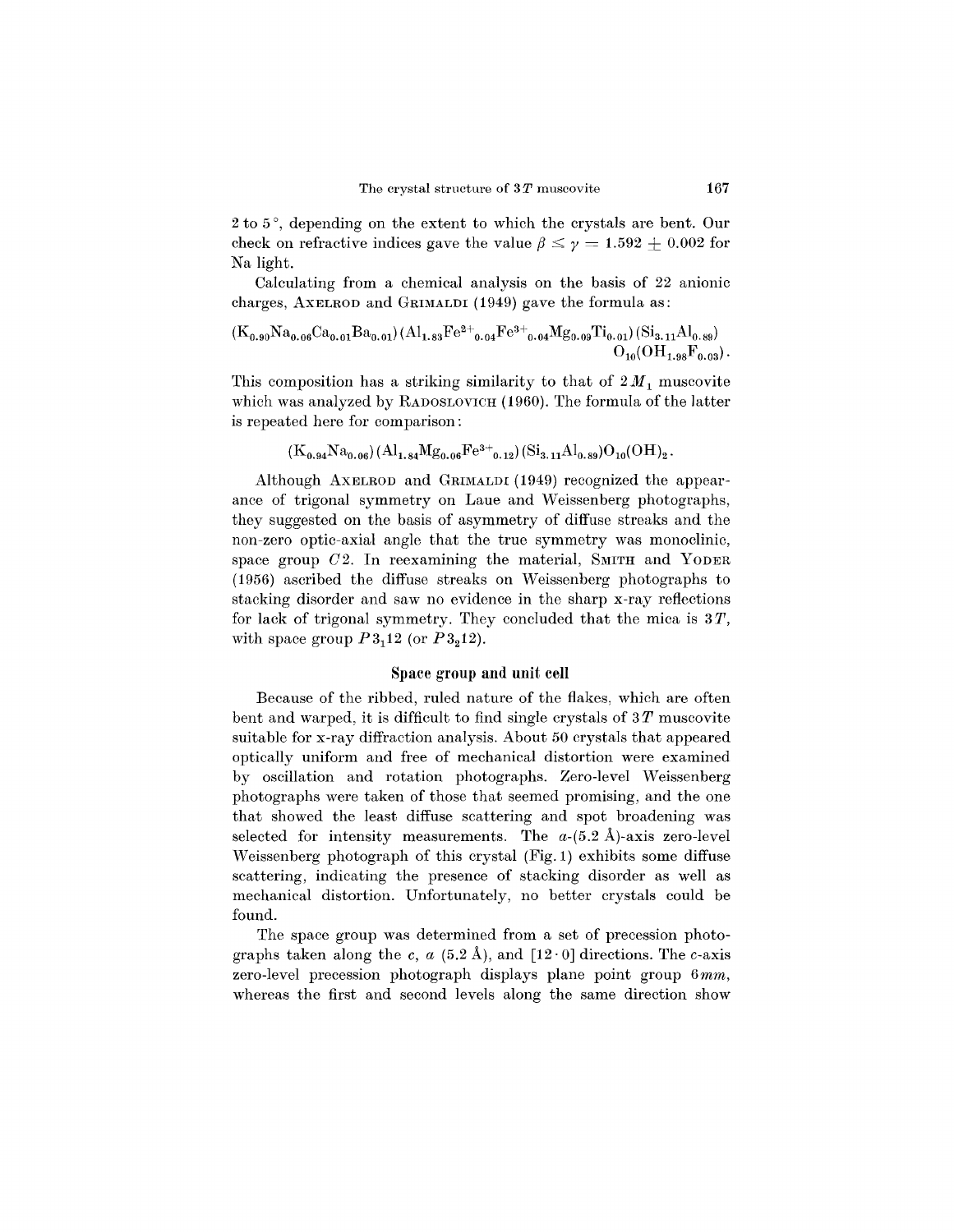plane point group *3m.* The a-axis zero-level precession photograph shows plane point group *2mm,* indicating that the possible 2-fold axis is normal to  $a$ . The  $[12 \cdot 0]$  zero-level precession photograph shows plane point group 2. The  $00 \cdot l$  reflections with  $l \neq 3n$  are systematically absent, indicating the presence of a 3-fold screw axis. The diffraction symbol is thus  $\overline{3}mP3_1$ ; since the 2-fold axis is normal to *a*, the space group is  $P3<sub>1</sub>12$  or its enantiomorph  $P3<sub>2</sub>12$ .



Fig.1. Weissenberg zero-level *a-(5.2* A)-axis photograph of *3T* muscovite showing diffuse scattering along the *Okl* reciprocal lattice rows

Precise unit-cell dimensions were obtained by least-squares refinement of data obtained with a precision back-reflection Weissenberg camera (BUERGER, 1942) using  $CuK_{\alpha}$  radiation. The refinement was carried out using an IBM 7094 program (BURNHAM, 1962), which corrected for systematic errors due to film shrinkage, specimen absorption, and camera eccentricity. The following results were  $\text{obtain ed: } a = 5.1963 \pm 0.0004 \text{ Å}, \text{ } c = 29.9705 \pm 0.0016 \text{ Å}, \text{ volume}$  $= 70 \text{ } 0.84 \pm 0.13 \text{ A}^3.$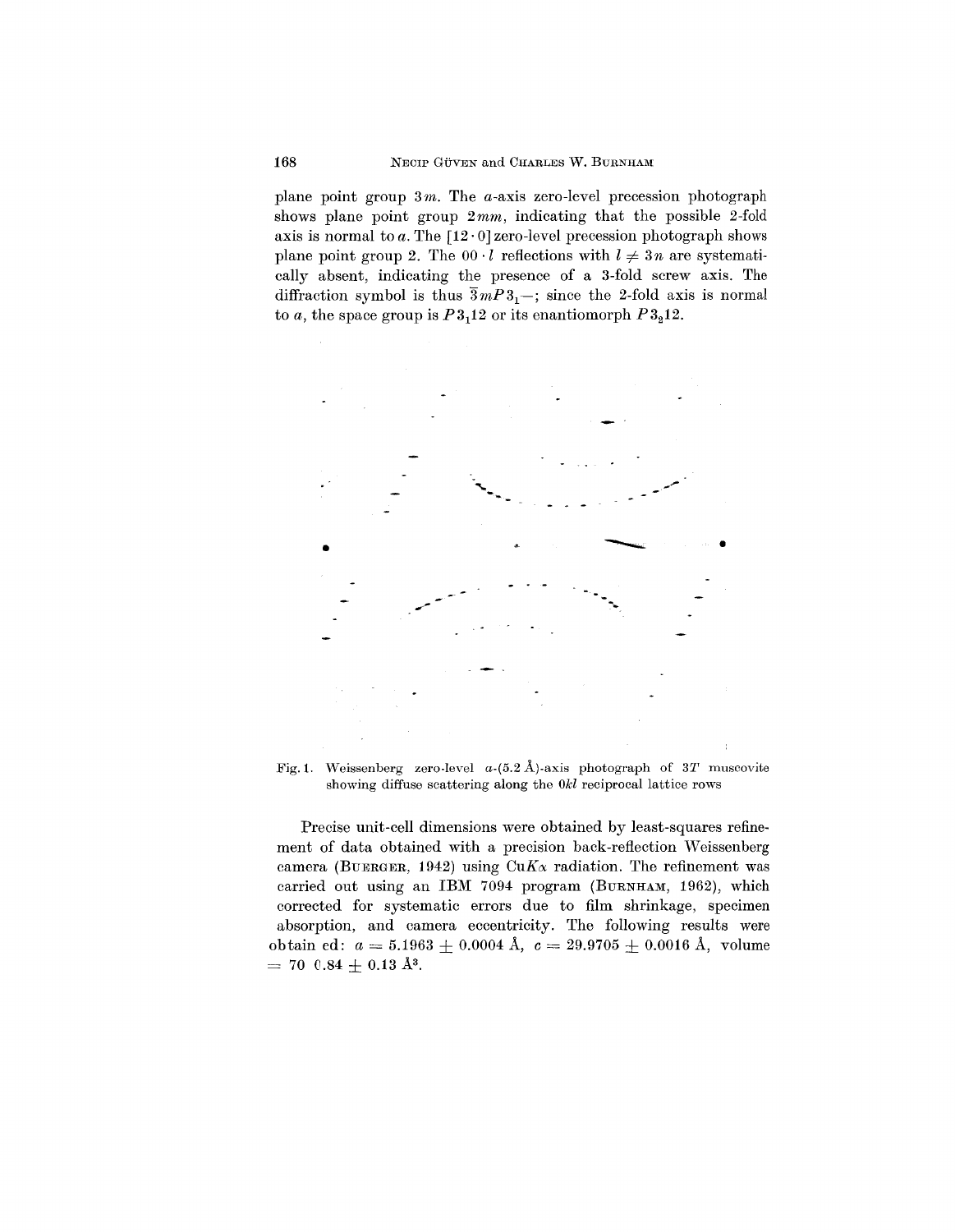#### **The 3** *T* muscovite **model**

# Polytype coordinates

Atomic coordinates of a *3T* polytype model were derived from those of  $2M_1$  muscovite by considering the geometric relationships between the basic mica unit (the 1*M* form) and both the 2-layer and 3-layer forms (Fig.2a and *b).* The orthohexagonal cell of *3T* is described in terms of the monoclinic  $2\,M_1$  cell as follows

$$
a_o = a_2, \quad b_o = b_2, \quad c_o = \frac{3}{2} c_2 + \frac{1}{2} a_2.
$$

The hexagonal primitive cell of  $3T$  is related to the orthohexagonal cell by

$$
a_P = a_o, \quad b_P = \frac{1}{2} b_o - \frac{1}{2} a_o, \quad c_P = c_o.
$$

By combining these relations, the matrix for transforming atomic coordinates of a single mica layer from  $2M_1$  geometry to that of  $3T$ becomes [ $11\frac{1}{3}/020/00\frac{2}{3}$ ]. Using the atomic coordinates of  $2M_1$  determined by BURNHAM and RADOSLOVICH (1964), we thus obtained the



Fig.2a. Relationships between  $1 M$ ,  $2 M<sub>1</sub>$ , and  $3 T$  muscovite unit cells as projected along the [010] direction

Fig.2b. Relationships between  $1 M$  (dashed lines),  $2 M_1$  (solid lines), and  $3 T$ muscovite unit cells as projected along the [001] direction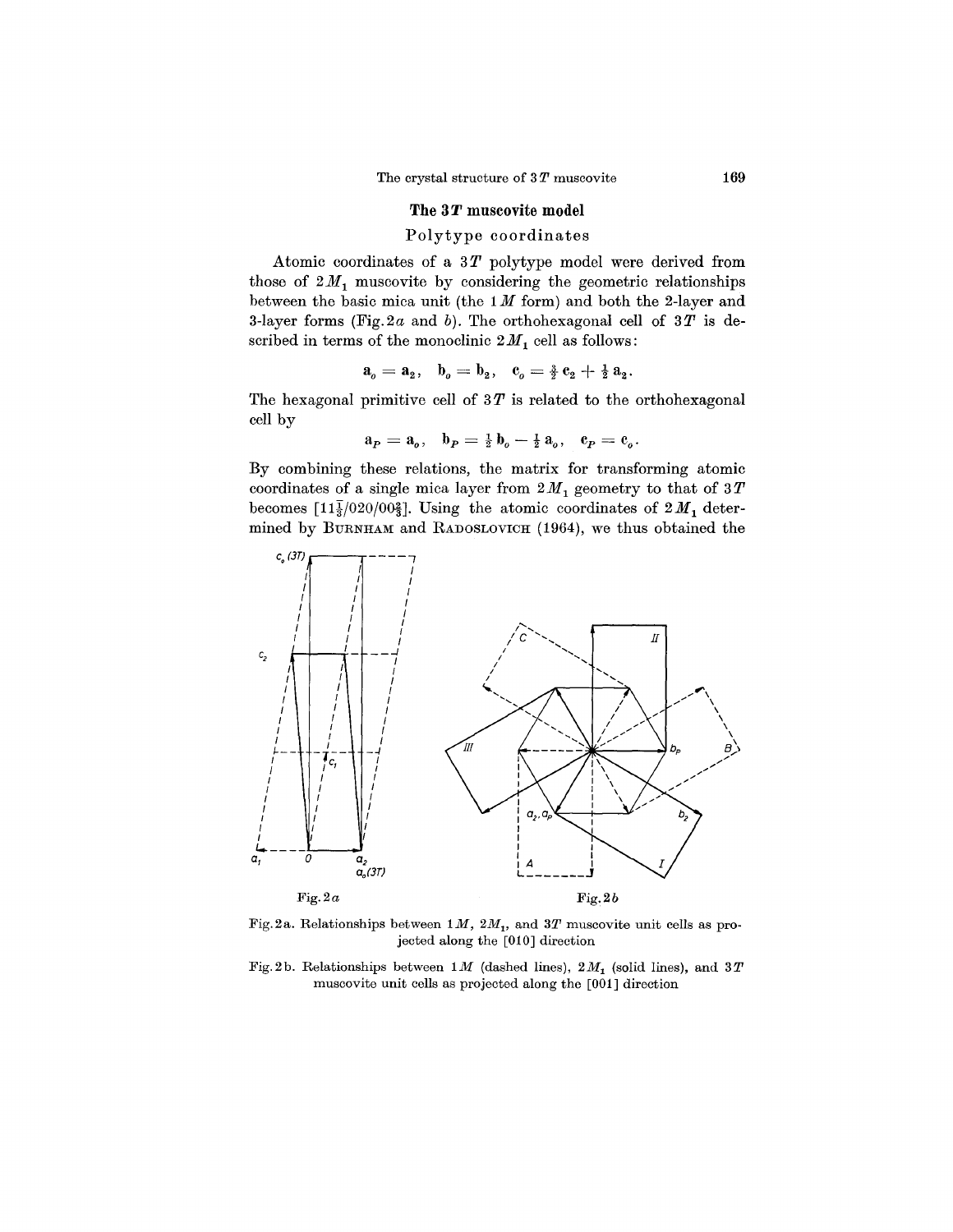coordinates of atoms in an identical single mica layer referred to the  $3T$  unit cell. By itself this layer has  $C\overline{1}$  symmetry as it does in the 2M<sub>1</sub> structure; in the 3T model the additional layers are generated by the operations of the  $3<sub>1</sub>$  axis to yield a 3-layer polytype with space group  $P3_1$ .

The resulting atomic coordinates were used to calculate expected intensities of several *Okl* reflections. Comparison of these with the  $a$ -axis (5.2 Å) precession photograph showed qualitative agreement, indicating that a 3 *T* model in which the single mica layer is identical to that of  $2M_1$  muscovite is an acceptable starting point.

### Twinning

Polysynthetic twinning of 1*M* muscovite following the common mica twin law-180° rotation around the [310] axis with composition plane (001)-may result in x-ray diffraction patterns similar to those of 3T muscovite. SADANAGA and TAKEUCHI (1961) pointed out that the twin and stacking operations become identical if the mica single layer possesses  $C2/m$  symmetry, and has a unit cell with  $b = a \sqrt{3}$ . Accordingly, the nature of a mica structure is clearly dependent on the frequency of the occurrence of the twin  $($  = stacking) operation. If such an operation occurs regularly at unit-cell frequencies, a multilayer polytype will result; if it occurs frequently but without regularity, the resulting structure would be described in terms of disorder due to numerous stacking faults; if it occurs only infrequently, the result would be termed a twin.

In the case of 3T muscovite, the single mica layer possesses a 2-fold axis as explained previously. In the structure of  $2M_1$  muscovite, however, the 2-fold symmetry of the single mica layer is only approximate. For the sake of simplicity we will assume in the following discussion that 2-fold symmetry exists rigorously and that the stacking (120° rotation about *c\*)* and twin (180° rotation about [310]) operations are equivalent.

In the 3T polytype, the atomic coordinates for successive mica layers are given by the operations from space group  $P3_1$ :

$$
xyz; \quad \bar{y}, x-y, \frac{1}{3}+z; \quad y-x, \bar{x}, \frac{2}{3}+z.
$$

The structure factor of the 3 *T* polytype can be expressed as

$$
F_{3T} = \sum f_n e^{i2\pi(hx + k\bm{y} + kz)} + \sum f_n e^{i2\pi(h'x + k'y + kz)} e^{i2\pi l/3} + \sum f_n e^{i2\pi(h''x + k''y + iz)} e^{i2\pi 2l/3}
$$
(1)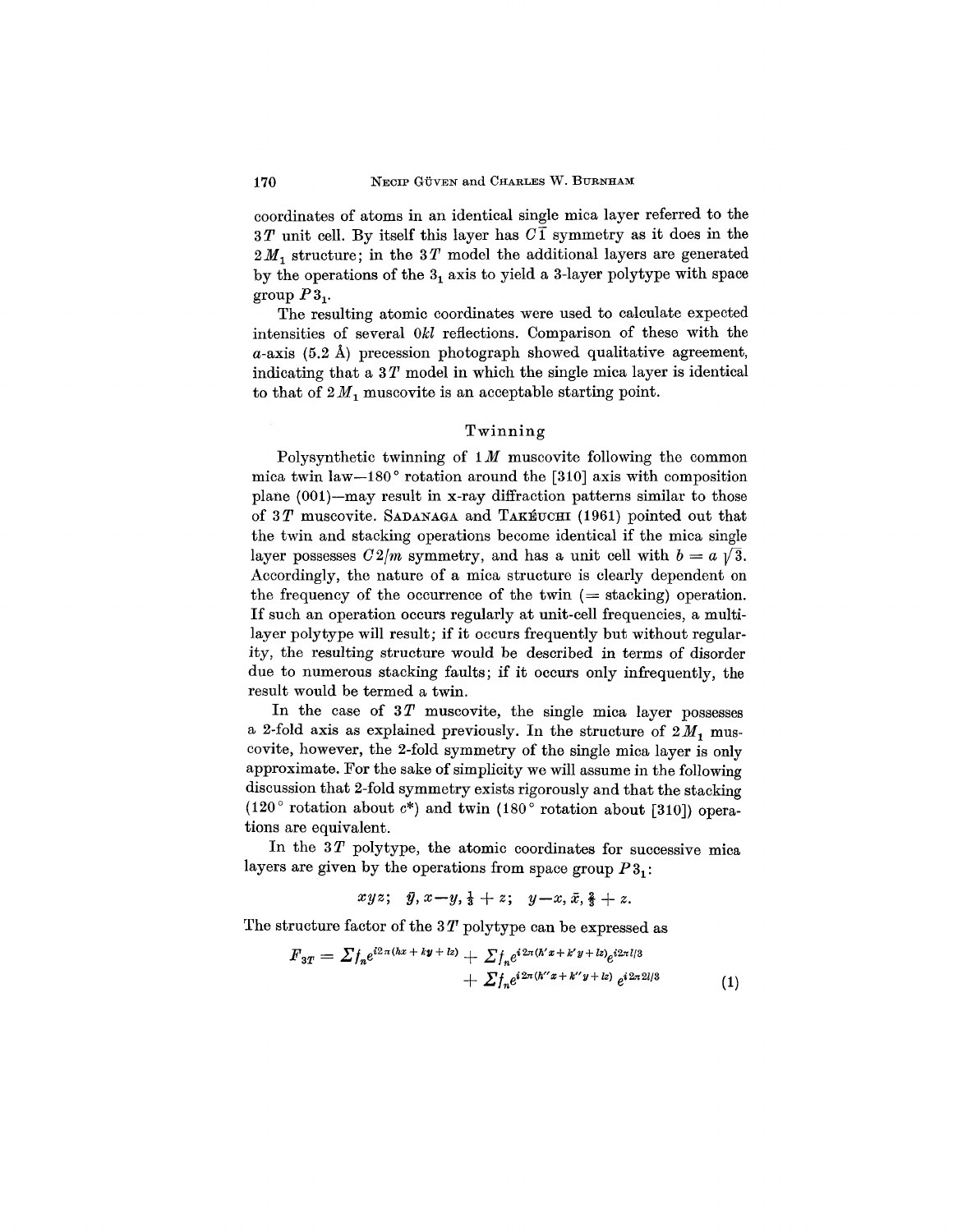where the summations are over the *n* atoms in the single mica layer, and the *hk* index transformation is given by the transpose of the matrix that transforms atomic coordinates. Thus the structure factor can be split into three terms related to each successive layer:

$$
(F_{3T})_{hkl} = (F_1)_{hkl} + (F_2)_{h'k'l} \cdot e^{i2\pi l/3} + (F_3)_{h''k''l} \cdot e^{i2\pi 2l/3}.
$$
 (2)

If now the single mica layers are replaced by 1*M* crystals, the twin reciprocal lattice will be identical to that of the  $3T$  polytype. The intensity distribution from the twin can be derived from Equation (2) by omitting phase shifts, since the individual crystals do not scatter coherently with respect to each other; hence

$$
I_{\text{twin}} = \alpha (F_{hkl}^2)_{A(1M)} + \beta (F_{hkl}^2)_{B(1M)} + \gamma (F_{hkl}^2)_{C(1M)},\tag{3}
$$

where  $\alpha$ ,  $\beta$ , and  $\gamma$  are physical and geometrical factors. Note that the contributions of the first, second and third layers of the 3 *T* polytype are now replaced by contributions from the  $A$ ,  $B$ , and  $C$  monoclinic cells of 1*M* crystals making up the twin. The cell of 1*M* crystal is related to the hexagonal primitive cell of a corresponding mica layer of the *3T* polytype (i.e. *1M* crystal *A* to layer **1,** *1M* crystal *B* to layer 2, 1 *M* crystal *C* to layer 3) by the matrix  $[R] = \left[0\frac{1}{2}0/210/0\frac{11}{23}\right]$ , as derived from relations shown in Fig.2b. Note that layer 1 of the polytype is related to  $1 M$  cell  $A$  and not  $B$  or  $C$  because of the orientation requirements of the 2-fold axis parallel to *b* of the 1*M* cells.

The indices of the individual contributors to a twin reflection are related to the transformed indices of the corresponding polytype layer (see Equation 2) by the matrix *[R]* as follows:

$$
\begin{vmatrix} h \\ k \\ l \end{vmatrix}_{A(1M)} = [R] \begin{vmatrix} h \\ k \\ l \end{vmatrix}_{3T}
$$

$$
\begin{vmatrix} h \\ k \\ l \end{vmatrix}_{B(1M)} = [R] \begin{vmatrix} h' \\ k' \\ l \end{vmatrix}_{3T}
$$

$$
\begin{vmatrix} h \\ k \\ l \end{vmatrix}_{C(1M)} = [R] \begin{vmatrix} h'' \\ k'' \\ l \end{vmatrix}_{3T}.
$$
 (4)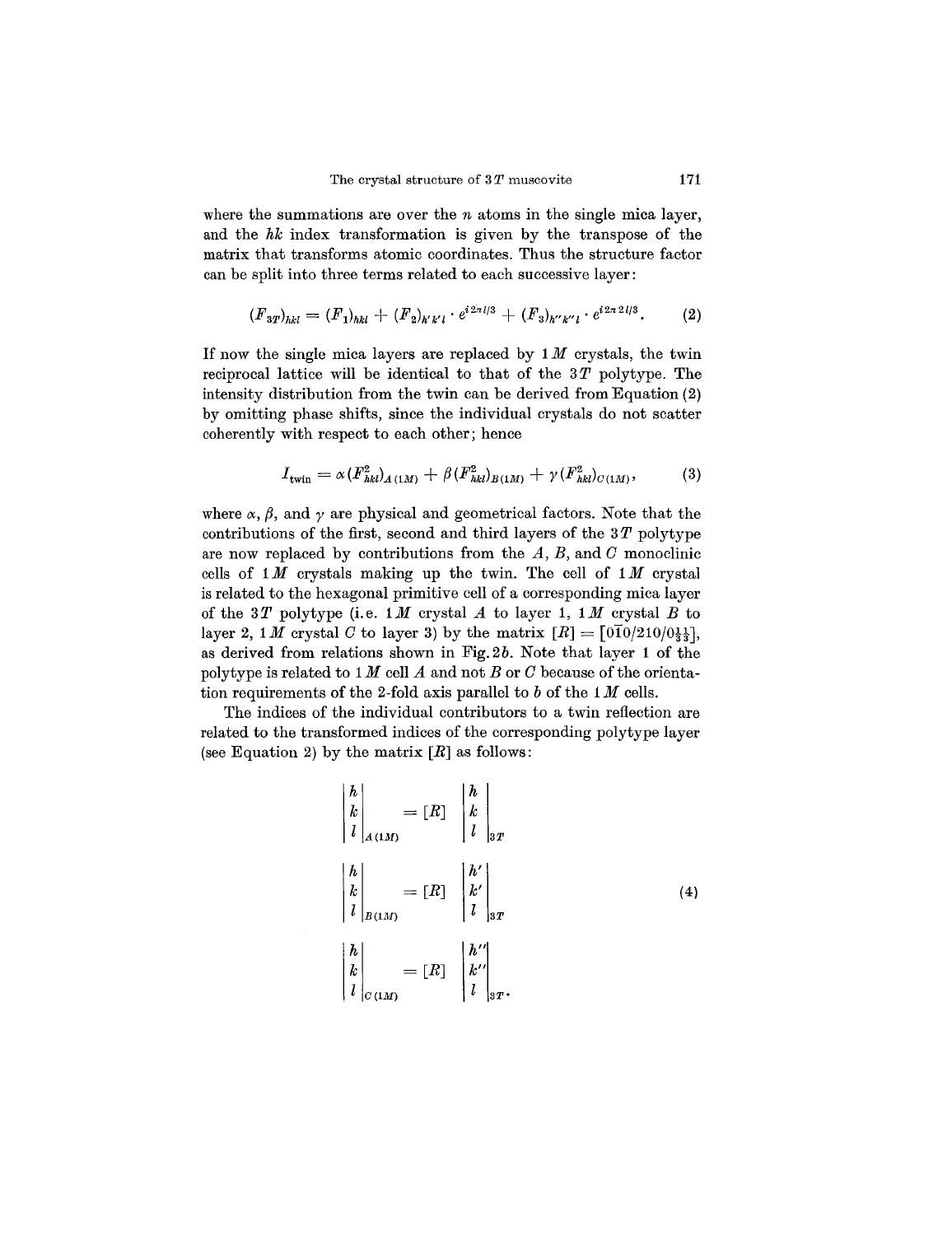Using  $[R]$  as given above, we see that:

$$
l_{A(1M)} = \frac{(k+l)_{3T}}{3}
$$
  
\n
$$
l_{B(1M)} = \frac{(k'+l)_{3T}}{3}
$$
  
\n
$$
l_{C(1M)} = \frac{(k''+l)_{3T}}{3}
$$
 (5)

Thus for  $I_{\text{twin}}$  to be non-zero for any particular  $hkl$  of the twin reciprocal lattice, at least one of the relations given by Equation (5) must yield an integral value for  $l_{1M}$ . If, however, none of these relations gives integral values for  $l_{1M}$ , the intensity of that *hkl* reflection will be identically zero. It can be shown that if the conditions  $(h-k)_{3T} = 0$ (mod 3) and  $(k + l)_{3T} \neq 0$  (mod 3) are satisfied simultaneously, the relations given by (5) will all yield fractional values for  $l_{1M}$ . Reflections for which these conditions are satisfied lie along the *S* rows described by SADANAGA and TAKÉUCHI (1961) and will be missing if the crystal

| Table 1                                                                 |  |  |  |  |  |  |
|-------------------------------------------------------------------------|--|--|--|--|--|--|
| Intensities of twinned 1M muscovite and of the 3T polytype of muscovite |  |  |  |  |  |  |

| Twin individuals                                 |               | Observed      | $3 \, T$ polytype |                                   |  |
|--------------------------------------------------|---------------|---------------|-------------------|-----------------------------------|--|
| $h \, k \, l$                                    | $F_{\rm c}^2$ | $F^2_{\rm o}$ | $F_{\rm c}^2$     | $h \; k \; l$                     |  |
| (0)<br>$2 \; 0)_A$                               | 176           | 77            | 104               | $\bf{0}$<br>$\bf{0}$<br>1         |  |
| ī<br>$(0)_B$<br>(1                               | 66            | 230           | 204               | $\bf{0}$<br>1<br>1                |  |
| ī<br>(Ī<br>$1)_q$                                | 25            | 20            | 45                | $\bf{0}$<br>$\overline{2}$<br>1   |  |
| $\boldsymbol{2}$<br>$\left( 0 \right)$<br>$1)_A$ | 23            | 63            | 47                | 3<br>$\bf{0}$<br>1                |  |
| ī<br>(1)<br>$1)_B$                               | 138           | 221           | 220               | $\bf{0}$<br>1<br>4                |  |
| ī<br>(Ī<br>$2)_c$                                | 349           | 212           | 290               | 5<br>$\mathbf{0}$<br>$\mathbf{1}$ |  |
| $\boldsymbol{2}$<br>(0)<br>$2)_{A}$              | 503           | 410           | 689               | $\bf{0}$<br>6<br>1                |  |
| ī<br>(1)<br>$2)_B$                               | 446           | 406           | 360               | $\bf{0}$<br>7<br>$\mathbf{1}$     |  |
| $\bar{1}$ 3) $\sigma$<br>(Ī                      | 509           | 721           | 563               | $\bf{0}$<br>8<br>1                |  |
| $\mathbf{2}^-$<br>$3)_4$<br>(0)                  | 193           | 144           | 217               | $\mathbf{0}$<br>9<br>$\mathbf 1$  |  |
| $3)_B$<br>ī<br>(1)                               | 261           | 120           | 127               | $\bf{0}$<br>10<br>1               |  |
| ī<br>$\mathbf{I}$<br>$4)_c$                      | 19            | 19            | 23                | $\bf{0}$<br>11<br>1               |  |
| $\boldsymbol{2}$<br>(0)<br>$\langle 4 \rangle_A$ | 92            | 5             | 6                 | 12<br>1<br>0                      |  |
| ī<br>(1)<br>$(4)$ <sub>B</sub>                   | 70            | 7             | 7                 | 13<br>1<br>$\Omega$               |  |
| Ī<br>$\mathbf{I}$<br>$5)_c$                      | 12            | 17            | 9                 | 14<br>0<br>1                      |  |
| $\bf{2}$<br>(0)<br>$5)_{A}$                      | 27            | 21            | 33                | 15<br>1<br>0                      |  |
| ī<br>$5)$ <sub>B</sub><br>(1)                    | 14            | 27            | 23                | 16<br>0<br>1                      |  |
| (Ī<br>$\mathbf{I}$<br>$6)_c$                     | 13            | 21            | 15                | $\theta$<br>17<br>1               |  |
| $\,2$<br>$6)_{A}$<br>(0)                         | 94            | 48            | 66                | $\bf{0}$<br>18<br>$\mathbf{1}$    |  |
| ī<br>$(6)_B$<br>(1                               | 46            | 106           | 87                | 19<br>$\bf{0}$<br>1               |  |
| ī<br>4<br>$7)$ <sub>o</sub>                      | 262           | 162           | 135               | $\bf{0}$<br>20<br>1               |  |
| 2 7) $_A$<br>$\left( 0 \right)$                  | 48            | 43            | 85                | 021<br>1                          |  |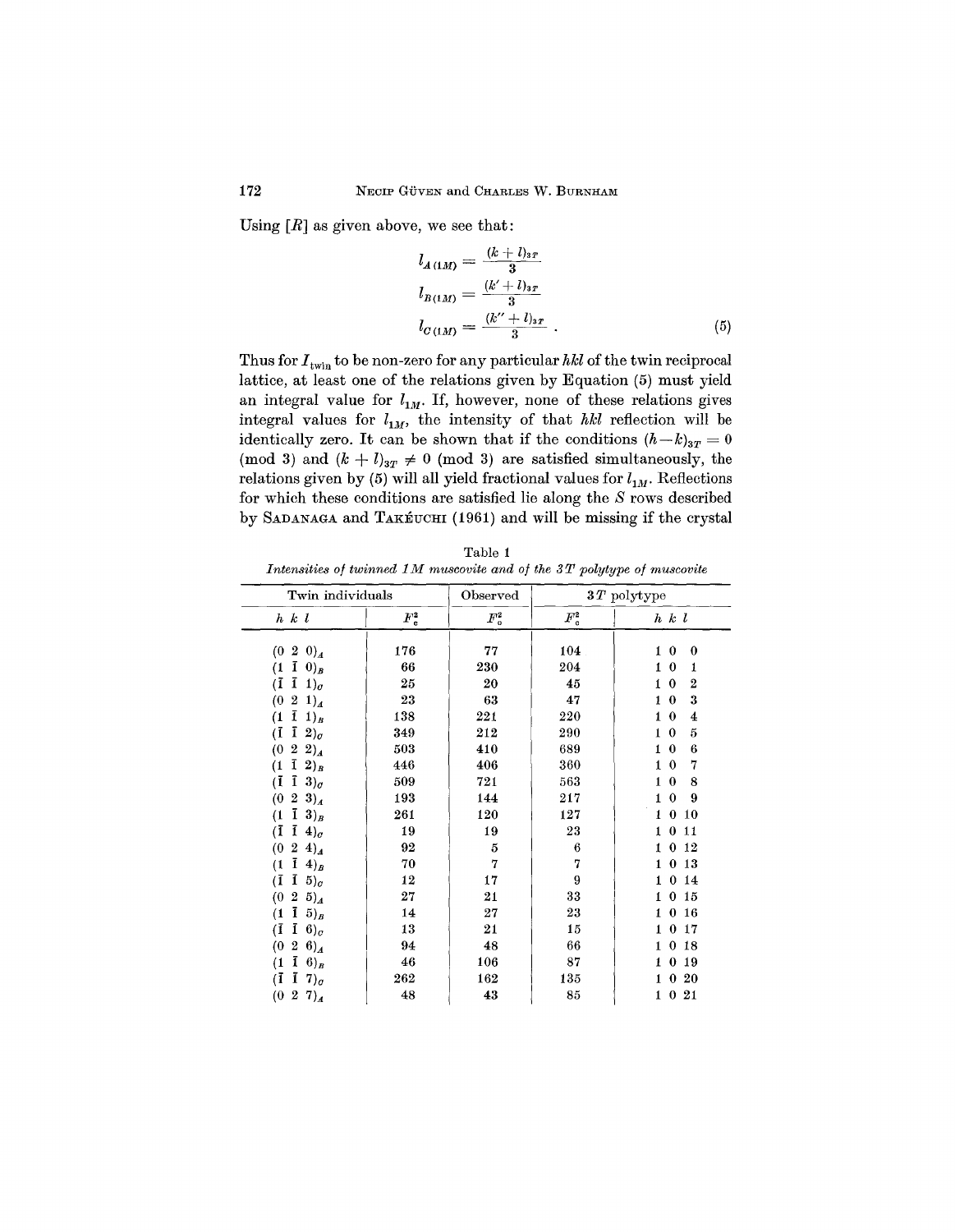is twinned. Since such reflections are observed (see Table 3), our crystal is not a twin.

We also tested the hypothesis of a polytype with "twinned domains" by examining the intensities of reflections along the  $(10l)_{3T}$ row. This is a *T* row in the terminology of SADANAGA and TAKÉUCHI (1961), and the reflections, while all observable, will nevertheless have different intensities depending on whether the crystal is a twin or a polytype. Intensity functions from Equations 2 and 3 were calculated on the IBM 7094 using a program developed by one of us (NG) with the *3T* polytype coordinates generated in the previous section. To afford suitable comparisons, intensities for the twin individuals were multiplied by 3. The results are given in Table 1. The  $F_{obs}$  values are those obtained from our crystal. Striking differences occur in intensity distribution along this row, with observed values in better agreement with those calculated for the 3 *T* polytype. In most cases the observed values do not lie between the two calculated values; hence it is unlikely that the crystal contains "twinned domains."

#### Intensity measurement **and** structure refinement

Intensities were measured by counter methods using our Supper-Pace automated single-crystal diffractometer. To minimize overlap of reflections due to: (1) the 30  $\AA$  *c* axis, (2) diffuseness caused by stacking faults, and (3) large mosaic spread, in part reflecting mechanical distortion of the crystal, we used V-filtered  $CrK_{\alpha}$  x-radiation to record 463 accessible reflections with indices  $\pm h$ ,  $+ k$ ,  $+ l$ . We found that our Th-activated NaI scintillation detector, linear amplifier, and PHA circuitry (set to accept  $90<sup>0</sup>/<sub>0</sub>$  of the incoming radiation) operate satisfactorily with this wavelength. Our intensity collection and data-processing procedures have already been described (GÜVEN and BURNHAM, 1966) and need not be repeated here. Intensity data were converted to observed structure factors by applying the standard Lorentz and polarization corrections, and a precise absorption correction was calculated on the IBM 7094 using numerical integration techniques (BURNHAM, 1966). Several reflections, whose intensities were inaccurately determined because of superposition or diffuse streaking problems, had to be disregarded. Thus only 341 reflections, listed in Table 3, could be used for the refinement.

Full-matrix least-squares refinement of the *3T* structure was carried out on the IBM 7094 computer using a program written by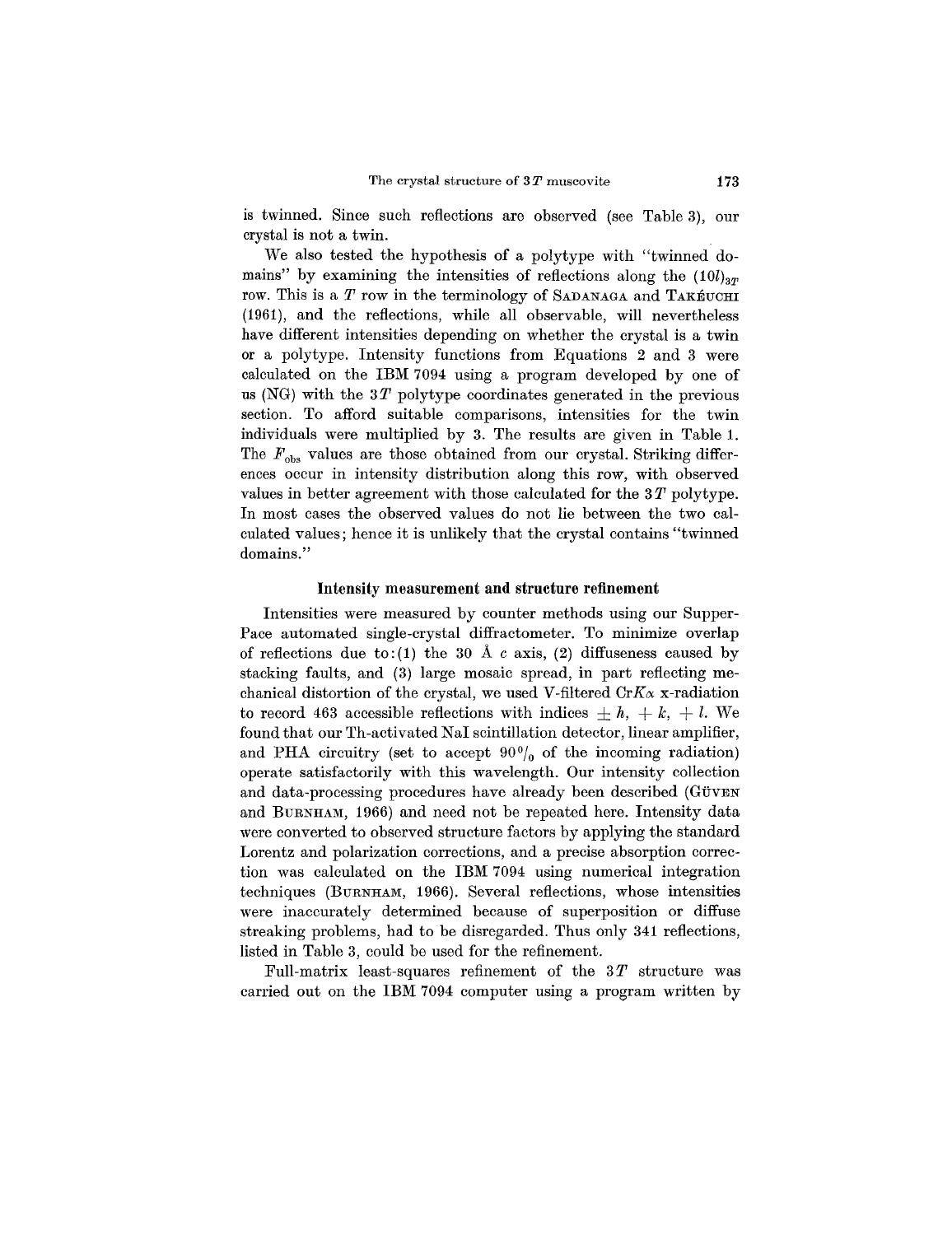PREWITT (1962) and modified by one of us (CB) to accept analytic expressions for atomic scattering curves. All atoms were considered to be fully ionized, and the scattering curve for  $O^{-2}$  was used for  $OH^-$ . Both real and imaginary anomalous dispersion corrections were applied throughout the refinement. The technical aspects of our use of scattering factors and anomalous dispersion corrections are analogous to those described by PREWITT and BURNHAM(1966).

To eliminate constraints on atomic positions in the single mica layer we initiated the refinement in space group  $P_3$ , with 19 atoms in the asymmetric unit. If the assumption of polytypism between *2M1* and *3T* muscovites is strictly valid, the space group of the *3T* form must be  $P3_1$ , since the single layers of  $2M_1$  muscovite possess symmetry  $C\overline{1}$  (BURNHAM and RADOSLOVICH, 1964; GÜVEN, 1967).

After three cycles of refinement, the discrepancy factors for the P<sub>3</sub><sub>1</sub> model were reduced to 0.094 (unweighted R) and 0.062 (weighted *R).* Subsequent refinement of isotropic thermal parameters gave a negative temperature factor for OR-. At this stage strong correlation coefficients existed between parameters of some pairs of atoms which can be related by a 2 or  $\overline{1}$  operation in the single layer. The coordinates of an apparent inversion center in the single layer of 3 *T* muscovite were calculated, and tests for the presence of this center showed that the pairs of atoms  $Si_1$ ,  $Si_2$ ,  $O_c$ ,  $O_e$ , and  $O_d$  were clearly off their centrosymmetric sites. Thus the single layer of 3*T* muscovite does not possess an inversion center in contrast with that of  $2M_1$ . Similary we tested for the presence of the 2-fold axis, which must be present if the space group is indeed  $P3<sub>1</sub>12$ . With the exception of two basal oxygen atoms the agreement was satisfactory, and subsequent refinement was carried out in space group *P3112.* Discrepancy factors resulting from refinement in both space groups are summarized in Table 2; comparison shows that group  $P3<sub>1</sub>12$  is fully justified.

Refinement of isotropic temperature factors was successfully run through three cycles in this space group, and a preliminary computation of the bond lengths showed the following mean values:

$$
T_1 - O = 1.666 \pm 0.017 \text{ Å}
$$
  
\n
$$
T_2 - O = 1.615 \pm 0.017 \text{ Å}
$$
  
\n
$$
Al_1 - O = 1.967 \pm 0.013 \text{ Å}
$$
  
\n
$$
Al_2 - O = 1.910 \pm 0.012 \text{ Å}.
$$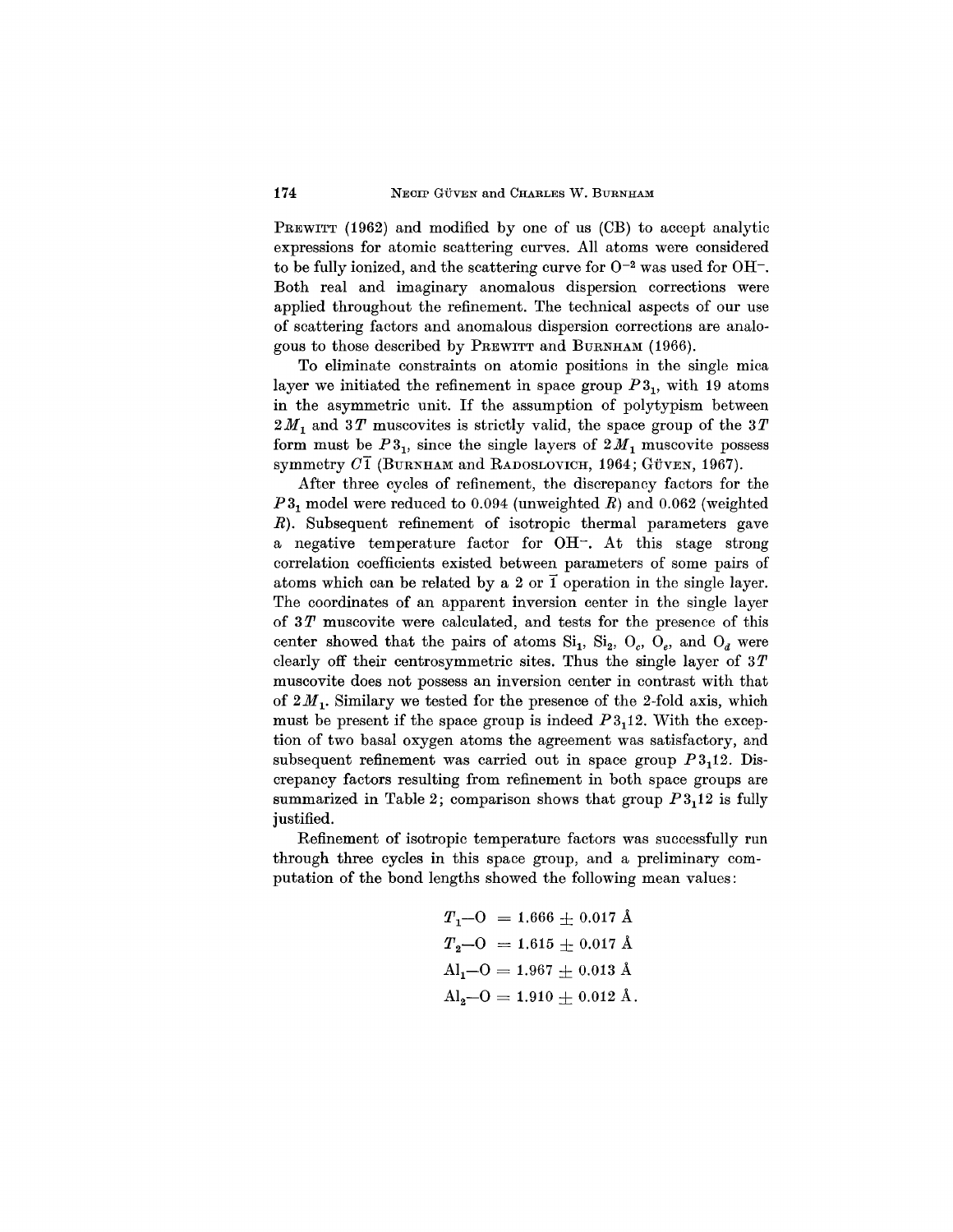Table 2. *Discrepancy factors for the two possible space groups of 3T muscovite based on* 341 *reflections*

|                                                                                                                                 | P3.    | P3,12  |
|---------------------------------------------------------------------------------------------------------------------------------|--------|--------|
| Unweighted $R\left(=\frac{\sum  F_0-F_0 }{\sum F_n}\right)$ for all observations                                                | 10.4   | 9.9    |
| Weighted $R\left(=\left \frac{\sum w\left(\Delta F\right)^{2}}{\sum_{w}F^{2}}\right ^{\frac{1}{2}}\right)$ for all observations | 6.6    | 6.3    |
| Unweighted $R$ for 318 unrejected reflections                                                                                   | 9.4    | 9.1    |
| Weighted R for 318 unrejected reflections                                                                                       | 6.2    | 6.1    |
| Standard error of fit $[\Sigma w (F_o - F_o)^2/(m - n)]^{1/2}$                                                                  | 13.016 | 12.448 |

Comparison of the tetrahedral bond lengths with those given by SMITH and BAILEY (1963) indicates that the  $T<sub>2</sub>$  tetrahedron contains only Si, whereas the  $T_1$  tetrahedron contains about  $35\%$  Al. The octahedral distances, compared with the corresponding values given by BURNHAM and RADOSLOVICH (1964) and by GÜVEN (1967) for  $2M_1$ muscovite, indicate that the  $\text{Al}_2$  octahedron has no noticeable isomorphic replacement, whereas the  $\text{Al}_1$  octahedron contains larger cations and is possibly distorted. We modified the chemical formula given by AXELROD and GRIMALDI (1949), assigning appropriate site occupancies according to the following scheme:

$$
\mathrm{Al}(\mathrm{Al}_{0.83}\mathrm{R}_{0.17})\mathrm{Si}_2(\mathrm{Si}_{0.555}\mathrm{Al}_{0.445})_2(\mathrm{OH}_{1.98}\mathrm{F}_{0.03})\mathrm{O}_{10}(\mathrm{K}_{0.90}\mathrm{R'}_{0.08})\,,
$$

where

$$
\rm R = Fe^{3+}_{0.222}Fe^{2+}_{0.222}Mg_{0.500}Ti_{0.056}
$$

and

$$
R' = Ca_{0.125}Na_{0.750}Ba_{0.125}.
$$

Final refinement was carried out with the 341 reflections listed in Table 3 using a subroutine which rejected reflections with  $|F_{\alpha}-F_{c}| > 6.0$ . The refinement converged after six cycles to an unweighted *R* of 0.064 and weighted *R* of 0.024 for 280 reflections that were not rejected. The calculated  $F$ 's at  $R = 0.064$  are given in Table 3 (corrected for anomalous dispersion). Of these *F's,* 129 are redundant since they are related by the 2-fold axis and subsequent inversion. Since we corrected them for anomalous dispersion, these reflections are instead treated as independent\*. Further, 57 *F's* which

<sup>\*</sup> A test of absolute orientation using inverted atomic coordinates in space group *P3212* yielded *R* values of .069 (unweighted) and .026 (weighted), as compared with .064 and .024 using the coordinates of Table 4 in space group *P3112.*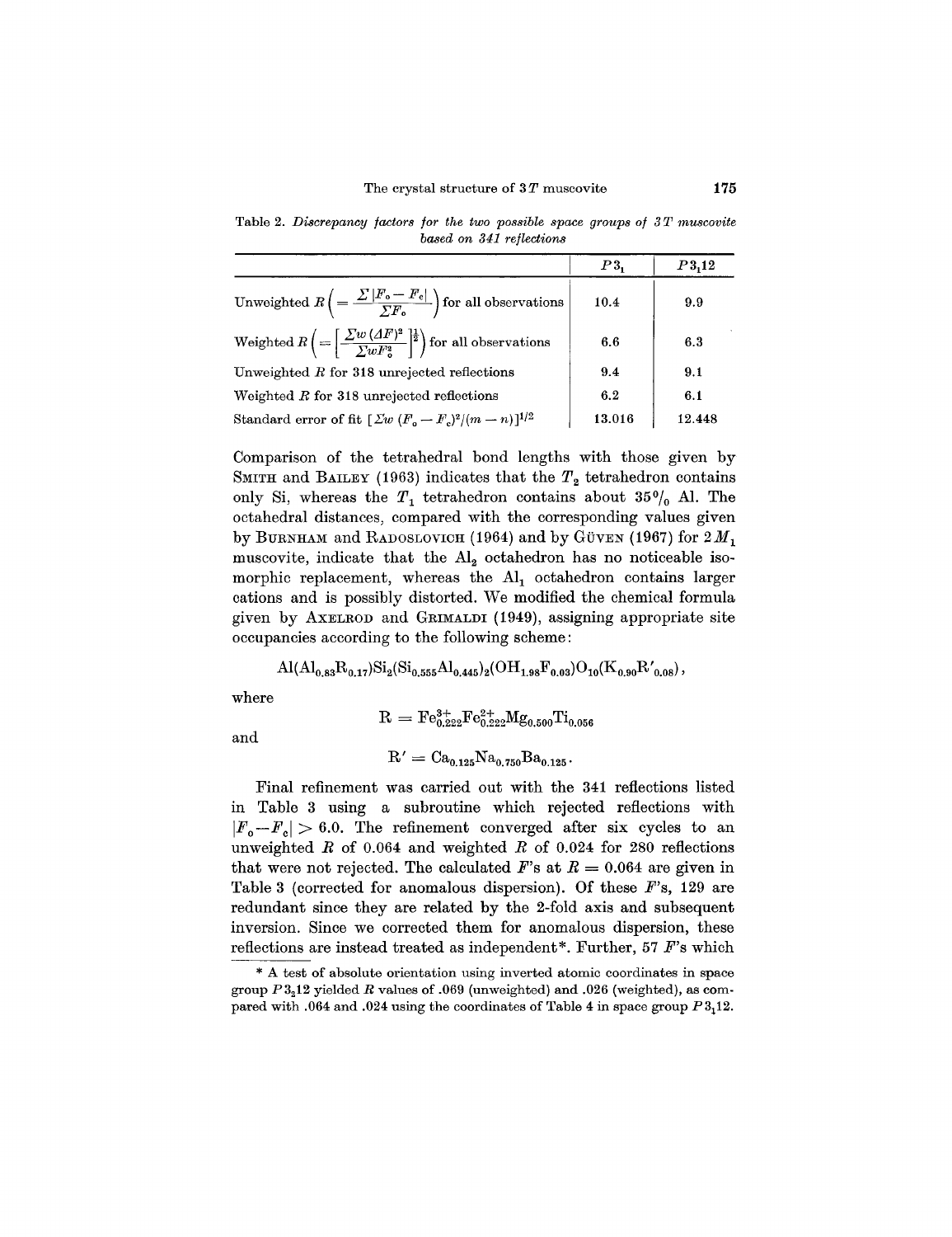#### Table 3. *Observed and catculaled structure factors of 3T muscovite*  $(F_c)$ 's are corrected for anomalous dispersion)

| ь<br>k<br>1                                                  | $\mathbf{r}_{_{\mathrm{o}}}$ | $\mathbf{P_{c}}$ | k<br>h<br>-1                                            | $\mathbf{r}_{_{\mathrm{o}}}$ | $\mathbf{r}_{\rm c}$ |                    | h k<br>$\mathbf{I}$                                                    | $\mathbf{r}_{\rm o}$ | $\mathbf{r}_\mathrm{s}$ | ħ                             | k 1                                                          | $\mathbf{r}_{_{\mathrm{o}}}$ | $\mathbf{r}_{\rm e}$                                                     |
|--------------------------------------------------------------|------------------------------|------------------|---------------------------------------------------------|------------------------------|----------------------|--------------------|------------------------------------------------------------------------|----------------------|-------------------------|-------------------------------|--------------------------------------------------------------|------------------------------|--------------------------------------------------------------------------|
| 0<br>0<br>6                                                  | 60.8                         | 57.7             | $-3$<br>O.<br>$\ddot{\mathbf{0}}$                       | 188.0                        | 196.3                | $\mathbf{-1}$      | 23<br>1                                                                | 11.0                 | 12.4                    | $-1$                          | 2 1 9                                                        | 178.5                        | 178.0                                                                    |
| $\mathbf{a}$<br>o<br>۰<br>0<br>0<br>12                       | 142.2<br>65.9                | 129.2<br>65.6    | 3<br>o<br>3<br>-3<br>0<br>3                             | 44.7<br>42.1                 | 45.2<br>44.7         | $-1$               | 1<br>24<br>$\overline{\mathbf{2}}$<br>$\mathbf{1}$<br>1                | 11.2<br>26.5         | 13.8<br>30.6            | -1<br>-1                      | 2<br>20<br>2<br>${\bf 21}$                                   | 25.5<br>2.9                  | 25.0<br>2.3                                                              |
| 0<br>0<br>15                                                 | 187.4                        | 176.7            | o<br>3<br>5                                             | $5.5*$                       | 9.5                  | $-2$               | 1<br>$\overline{2}$                                                    | 152.1                | 148.9                   | -1                            | 2<br>22                                                      | 42.4                         | 43.1                                                                     |
| o<br>0<br>18<br>0<br>Ō<br>21                                 | 24.7<br>67.8                 | 17.0<br>67.1     | -3<br>$\mathbf{0}$<br>3<br>ó<br>6                       | 5.8*<br>5.4                  | 9.5<br>9.3           | -2<br>$-2$         | 5<br>1<br>6<br>1                                                       | 95.6<br>14.3         | 95.0<br>12.2            | -2<br>$\overline{\mathbf{2}}$ | 2<br>0<br>$\overline{2}$<br>1                                | 39.1<br>75.7                 | $\frac{41.7}{85.2}$                                                      |
| o<br>0<br>24<br>0                                            | 104.4                        | 103.0            | $\ddot{\mathbf{0}}$<br>- 3<br>6                         | $8.0*$                       | 9.7                  |                    | -2<br>1<br>7                                                           | 10.5                 | 9.8                     | -2                            | 2<br>$\mathbf{1}$                                            | 25.6                         | 36.4                                                                     |
| 0<br>1<br>o<br>$\mathbf{0}$<br>-1                            | 27.5<br>27.8                 | 28.2<br>30.4     | 3<br>0<br>7<br>$-\frac{1}{2}$<br>$\mathbf{0}$           | $5 - 7$<br>9.2               | 9.7<br>9.5           | -2                 | 2.<br>a<br>$\mathbf{1}$<br>1<br>а                                      | 27.9<br>109.4        | 30.8<br>127.3           | -2<br>$\overline{\mathbf{2}}$ | $\overline{\mathbf{2}}$<br>3<br>$\overline{\mathbf{2}}$<br>4 | 46.1<br>$6,8*$               | $^{49.3}_{6.3}$                                                          |
| 1<br>0<br>1<br>$\mathbf 0$<br>-1<br>1                        | 47.8<br>49.0                 | 51.4<br>49.2     | 3<br>$\theta$<br>8<br>$\Omega$<br>8                     | 10.2<br>12.2                 | 15.7<br>15.8         |                    | $\overline{2}$<br>9<br>$-2$<br>1<br>q                                  | 26.9<br>11.5         | 30.7<br>18.2            | $-2$<br>-2                    | $\overline{2}$<br>6<br>2                                     | 49.4<br>22.4                 | 45.1                                                                     |
| o<br>$\mathbf{2}$<br>1                                       | 14.0                         | 18.2             | -3<br>O<br>3<br>9                                       | 35.2                         | 33.1                 |                    | 2<br>1 10                                                              | 34.4                 | 39.5                    |                               | 7<br>2<br>2<br>8                                             | 21.5                         | 11.9<br>23.2                                                             |
| 0<br>$\overline{\mathbf{2}}$<br>-1<br>o<br>3<br>$\mathbf{1}$ | 19.9<br>25.0                 | 22.1<br>33.4     | -3<br>9<br>Ó<br>$\overline{\mathbf{3}}$<br>0<br>10      | $33.4$<br>7.3*               | 33.0<br>2,0          |                    | -2<br>1.10<br>$\mathbf{2}$<br>111                                      | $5.8*$<br>18,8       | 1.5<br>30.6             | -2                            | 2<br>B<br>$\overline{\mathbf{2}}$<br>$\overline{2}$<br>9     | 17.5<br>6.2                  | 28.8<br>2.4                                                              |
| ٥<br>1<br>4                                                  | 46.8                         | 50.3             | -3<br>o<br>10                                           | $6.4*$                       | 3.2                  |                    | $\boldsymbol{2}$<br>$\mathbf{1}$<br>12                                 | 15.7                 | 14.3                    | -2                            | 2<br>9                                                       | 22.4                         | 23.9                                                                     |
| 0<br>-1<br>5<br>ē.<br>0<br>1                                 | 52.9<br>63.6                 | 52.3<br>71.5     | $\overline{\mathbf{3}}$<br>O<br>11<br>$-3$<br>011       | 20.2<br>24.2                 | 24.5<br>24.8         |                    | -2<br>112<br>$\overline{\mathbf{2}}$<br>1 14                           | $7.4*$<br>17.4       | 3.0<br>20.5             | $-2$<br>$-2$                  | 212<br>214                                                   | $\frac{18.5}{30.7}$          | 28.4<br>30.5                                                             |
| -1<br>O<br>6                                                 | 70.4                         | 72.7             | 3<br>012                                                | 87.4                         | 93.1                 |                    | -2<br>114                                                              | 124.0                | 152.5                   | $-2$                          | 2<br>15                                                      | 17.0                         | 15.7                                                                     |
| 0<br>7<br>1<br>$\mathbf 0$<br>1<br>я                         | 63.4<br>84.5                 | 73.5<br>83.7     | -3<br>0 <sub>12</sub><br>3<br>013                       | 89.8<br>35.1                 | 93.0<br>34.5         |                    | $\overline{\mathbf{2}}$<br>1 15<br>-2<br>1 15                          | 12.0<br>18.0         | 11.1<br>19.5            | $-2$<br>-2                    | 2 16<br>217                                                  | 48.7<br>32.6                 | 45.8<br>32.5                                                             |
| -1<br>0<br>8<br>$\mathbf{0}$<br>9                            | 94.1                         | 84.0             | 013<br>$\frac{1}{3}$                                    | 37.8                         | 36.0                 |                    | $\mathbf 2$<br>116                                                     | 21.7                 | 24.1                    | $-2$                          | 218                                                          | 84.2                         | 83.5                                                                     |
| -1<br>0<br>10<br>1                                           | 42.2<br>34.5                 | 39.6<br>31.5     | 0.14<br>-3<br>014                                       | 28.8<br>27.7                 | 28.5<br>27.4         |                    | -2<br>1 16<br>$\boldsymbol{2}$<br>$\mathbf{1}$<br>17                   | 5.1*<br>8.9          | 5.0<br>9.9              | $-2$<br>-2                    | 219<br>2<br>20                                               | 36.3<br>42.2                 | 36.0<br>42.6                                                             |
| 0<br>10<br>-1<br>0                                           | 33.5                         | 32.9             | $\overline{\mathbf{3}}$<br>015<br>o                     | 56.9                         | 55.3                 |                    | $\overline{2}$<br>1 18                                                 | 11.0                 | 13.7                    | $-9$                          | $\overline{\mathbf{2}}$<br>21                                | 45.5                         | 45.9                                                                     |
| 1<br>11<br>0<br>-1<br>11                                     | 13.6<br>$8.2*$               | 10.2<br>10,3     | -3<br>15<br>o<br>1<br>$\ddot{\mathbf{0}}$               | 56.7<br>27.2                 | 55.2<br>30.4         | $-2$<br>$-2$       | 18<br>1<br>119                                                         | 7.3<br>6.5           | 11.4<br>8.4             | -3<br>-3                      | 2<br>1<br>2<br>6                                             | 30.3<br>64.9                 | 30.6<br>60.6                                                             |
| 012<br>1<br>-1<br>۰<br>12                                    | $7.2*$<br>$7.5*$             | 4.9<br>6.2       | n<br>1<br>1<br>0<br>1<br>2                              | 47.6<br>24.0                 | 49.2<br>22.1         | $-2$               | $\bf{21}$<br>1<br>-2<br>$\mathbf{1}$<br>22                             | 7.0<br>11.5          | 6.4<br>3.0              | -3<br>-3                      | 2<br>7<br>2<br>8                                             | 44.7<br>33.0                 | 44.7<br>30.8                                                             |
| 0.13<br>$\mathbf{1}$                                         | 11.9                         | 11.2             | ٥<br>1<br>3                                             | 26.7                         | 29.5                 | -3                 | 1<br>1                                                                 | 27.3                 | 29.5                    | -3                            | 2<br>9                                                       | 31.4                         | 30.7                                                                     |
| 013<br>-1<br>$\mathbf{1}$<br>0.14                            | 12.9<br>13.0                 | 9.6<br>13.0      | $\bf o$<br>1<br>4<br>$\mathbf{o}$<br>1                  | 53.6<br>53.6                 | 51.9<br>52.3         |                    | -3<br>4<br>1<br>$\mathbf{1}$<br>5                                      | 22.6<br>72.9         | 28.6<br>74.1            | -3<br>-3                      | 210<br>2<br>11                                               | 37.4<br>24.0                 | 39.5<br>30.6                                                             |
| 014<br>-1                                                    | 13.4                         | 15.2             | 56<br>$\pmb{\mathbf{1}}$<br>0                           | 67.8                         | 72.7                 |                    | $\frac{3}{5}$<br>5<br>1                                                | 36.4                 | 36.2                    | -3                            | 212                                                          | 14.6                         | 14.3                                                                     |
| 015<br>$\pmb{\mathbf{1}}$<br>0.15<br>-1                      | 17.0                         | 17.7<br>14.8     | $\mathbf{0}$<br>1<br>7<br>ġ<br>$\Omega$<br>$\mathbf{1}$ | 65.3<br>69.3                 | 71.9<br>84.0         |                    | 3<br>6<br>$\mathbf{1}$<br>3<br>1                                       | 33.3                 | 27.3<br>44.2            | -3<br>-3                      | 2 1 3<br>214                                                 | 8.7<br>17.7                  | 9.0<br>20.5                                                              |
| $\mathbf{1}$<br>0.16                                         | $\frac{17.8}{16.3}$          | 13.4             | o<br>9<br>1                                             | 35.5                         | 39.6                 |                    | $\frac{7}{7}$<br>-3<br>1                                               | $\frac{1}{29.7}$     | 40.4                    | -3                            | $\overline{\mathbf{2}}$<br>15                                | 11.7                         | 11.1                                                                     |
| -1<br>016<br>$\mathbf{1}$<br>017                             | 16.3<br>14.3                 | 15.9<br>20.1     | 110<br>0<br>Ω<br>1 1 1                                  | 30.0<br>9.6                  | 32.9<br>i0.3         | -3<br>-3           | 8<br>1<br>9<br>1                                                       | 24.2<br>20.4         | 33.2<br>28.5            | -3<br>-3                      | 2<br>16<br>217                                               | 22.3<br>10.2                 | 24.1                                                                     |
| 017<br>-1<br>010<br>$\pmb{\mathbf{1}}$                       | 9.8<br>21.9                  | 15.0<br>20.5     | 0<br>1 12<br>O<br>1 1 3                                 | $5.3*$<br>9.7                | 6,2<br>9.6           |                    | -3<br>1<br>13                                                          | $6.5*$<br>11.0       | 8.4<br>21.6             |                               | $\Omega$<br>3<br>$\bf{0}$<br>o<br>$\overline{\mathbf{3}}$    | 181.7<br>42.9                |                                                                          |
| 018<br>-1                                                    | 24.8                         | 22.5             | 0<br>1 14                                               | 12.6                         | 15.2                 | -3<br>-3           | 114<br>1 15                                                            | 7.5                  | 9.3                     |                               | 3<br>o<br>3<br>5                                             | $5.4*$                       | $\begin{array}{r} 4.9 \\ 9.9 \\ 196.3 \\ 44.7 \\ 9.5 \\ 9.7 \end{array}$ |
| $\mathbf{1}$<br>0<br>19<br>019<br>-1                         | 32.3<br>33.3                 | 35.7<br>34.3     | 0<br>1 15<br>116<br>0                                   | 11.2<br>11.9                 | 14.8<br>15.9         | -3<br>-3           | 1 17<br>1<br>18                                                        | 8.5<br>8.5           | 10.5<br>15.5            |                               | 6<br>$\mathbf{o}$<br>3<br>5<br>0<br>8                        | $5.3*$<br>14.7               | 15.8                                                                     |
| 1<br>0<br>20                                                 | 40.1                         | 42.1             | 0<br>1 17                                               | 7.7                          | 15.0                 |                    | $\pmb{0}$<br>2<br>o                                                    | 43.1                 | 42.3                    |                               | o<br>9<br>3                                                  | $33.7$<br>$7.2$              | 33.0                                                                     |
| 20<br>$-1$<br>$\bf{0}$<br>o<br>21<br>1                       | 39.8<br>20.7                 | 42.4<br>23.0     | o<br>118<br>0<br>1 19                                   | 19.3<br>27.4                 | 22.5<br>34.3         |                    | $\mathbf 0$<br>2<br>$\mathbf{1}$<br>$\overline{2}$<br>$\mathbf 0$<br>2 | 25.0<br>22.7         | 34.4<br>19.7            |                               | $\bf{0}$<br>5 10<br>o<br>3<br>11                             | 25.8                         | 3.2<br>24.8                                                              |
| 0<br>21<br>-1                                                | 22.1                         | 22.4             | 0<br>121                                                | 17.8                         | 22.4                 |                    | $\mathbf{0}$<br>$\overline{2}$<br>36                                   | 48.4                 | 48.4                    |                               | 312<br>o                                                     | 93.1                         | 93.0                                                                     |
| 0<br>22<br>1<br>0<br>-1<br>22                                | 33.9<br>33.1                 | 32.0<br>32.0     | 0<br>$\pmb{\mathfrak{1}}$<br>22<br>0<br>1<br>23         | 27.1<br>10.6                 | 32.0<br>10.5         |                    | $\mathbf{o}$<br>$\overline{\mathbf{2}}$<br>$\mathbf 0$<br>۰<br>8       | 44.8<br>15.8         | 45.5<br>23.4            |                               | $\mathbf{o}$<br>3 1 3<br>0<br>314                            | 34.8<br>27.5                 | 36.0<br>27.4                                                             |
| 0<br>23<br>$\mathbf{1}$<br>0<br>23                           | 11.5                         | 12.4             | $\mathbf 0$<br>$\mathbf{1}$<br>24                       | 12.3                         | 15.5                 |                    | $\mathbf{a}$<br>9<br>$\Omega$                                          | 21.6<br>20.8         | 29.1                    |                               | 3<br>o<br>15                                                 | 55.1                         | 55.2                                                                     |
| -1<br>$\mathbf{1}$<br>0<br>24                                | 13.2<br>15.9                 | 10.5<br>13.8     | -1<br>1<br>1<br>$\mathbf{1}$<br>1<br>2                  | 40.7<br>150.6                | 51.4<br>148.9        |                    | 2 10<br>O<br>2 1 3                                                     | 33.5                 | 19.4<br>35.2            | -1<br>1                       | 3<br>$\mathbf{1}$<br>3<br>6                                  | 13.3<br>36.1                 | 13.0<br>28.5                                                             |
| -1<br>0<br>24<br>ž<br>o<br>$\bf{0}$                          | 18.0<br>40.9                 | 15.5<br>41.7     | 1<br>-1<br>$\overline{2}$<br>3<br>$^{\rm -1}$<br>1      | 18.1<br>30.9                 | 18.2<br>33.4         |                    | 214<br>$\bf{0}$<br>$\mathbf{0}$<br>2 15                                | 31.5<br>21.8         | 29.6<br>18.1            | -1<br>$-1$                    | 3<br>6<br>$\overline{7}$                                     | 60.4<br>43.5                 | 59.6<br>34.1                                                             |
| -2<br>o<br>$\mathbf{o}$                                      | 39.9                         | 42.3             | 1<br>ī,<br>-1                                           | 50.4                         | 50.3                 |                    | 2 16<br>o                                                              | 44.1                 | 44.5                    | -1                            | うろろ<br>8                                                     | 51.8                         | 62.0                                                                     |
| $\frac{2}{-2}$<br>o<br>1<br>0<br>1                           | 26.0<br>24.3                 | 36.4<br>34.4     | 5<br>$\mathbf{1}$<br>1<br>-1<br>1                       | 103.9<br>50.1                | 95.0<br>53.9         |                    | $\Omega$<br>2<br>17<br>0<br>2 1 8                                      | 32.4<br>83.2         | 34.2<br>83.0            | -1<br>-1                      | 10<br>3 11                                                   | 10.9<br>8.7                  | 1.1<br>12.2                                                              |
| $\overline{\mathbf{2}}$<br>Ō<br>$\overline{\mathbf{2}}$      | 16.8                         | 18.5             | Ġ<br>$-1$<br>$\pmb{1}$                                  | 62.0                         | 71.5                 |                    | 0<br>2<br>19                                                           | 37.9                 | 37.4                    | $-1$                          | 312                                                          | 22.5                         | 24.0                                                                     |
| -2<br>0<br>2<br>2<br>o<br>3                                  | 15.5<br>50.6                 | 19.7<br>49.3     | $\frac{7}{7}$<br>1<br>1<br>-1<br>1                      | 9.7<br>62.2                  | 9.8<br>73.5          |                    | 2<br>$\pmb{0}$<br>20<br>2<br>$\bf 21$<br>0                             | 42.6<br>47.9         | 42.1<br>46.6            | $^{-1}$<br>-1                 | 3 13<br>3 14                                                 | 21.2<br>17.1                 | 21.1<br>19.3                                                             |
| $-2$<br>$\bullet$<br>3<br>6<br>2<br>0                        | 47.3<br>41.8                 | 48.4<br>45.1     | 1<br>1<br>я<br>$\pmb{\mathsf{1}}$<br>1<br>9             | 124.9<br>11.9                | 127.3<br>13.2        |                    | $\overline{2}$<br>1<br>1<br>$\overline{2}$<br>3<br>1                   | 28.5<br>20.8         | 29.5<br>29.3            | $-1$<br>-1                    | 3 15<br>3<br>16                                              | 17.0<br>14.8                 | 16.5<br>16,0                                                             |
| -2<br>o<br>6                                                 | 43.7                         | 45.5             | 9<br>-1<br>$\mathbf{1}$                                 | 36.7                         | 39.6                 |                    | $\overline{\mathbf{2}}$<br>4<br>1                                      | 28.9                 | 28.6                    | $-1$                          | 3<br>17                                                      | 2,8                          | 3.9                                                                      |
| -2<br>0<br>8<br>$\overline{\mathbf{2}}$<br>0<br>9            | 23.2<br>24.8                 | 23.4<br>23.9     | 1<br>1 10<br>110<br>$-1$                                | $6.2*$<br>32.1               | 1.5<br>31.5          | -1<br>$-1$         | 2<br>4<br>$\overline{\mathbf{2}}$<br>6                                 | 96.0<br>6.7          | $93.4$<br>7.6           | -2<br>-2                      | 3<br>$\frac{3}{6}$                                           | 31.3<br>44.7                 | 22.3<br>60.1                                                             |
| $-\frac{2}{2}$<br>٥<br>10                                    | 19.9                         | 19.4             | $\mathbf 1$<br>111                                      | 36.6                         | 38.5                 | -1                 | $\overline{2}$<br>7                                                    | 45.7                 | 44.7                    | -2                            | 3<br>3<br>$\overline{7}$                                     | 33.7                         | $\frac{1}{2}$                                                            |
| ۰<br>11<br>-2<br>0<br>11                                     | 30.6<br>34.4                 | 36.0<br>38.6     | -1<br>1 11<br>$\mathbf{1}$<br>112                       | 11.4<br>$8.6*$               | 10,2<br>3.0          | -- 1               | 2<br>1<br>а<br>2<br>8                                                  | 25.3<br>9.5          | 33.2<br>7.3             | -2<br>-2                      | 3 10<br>11                                                   | 9.2<br>9.1                   | 13.3                                                                     |
| 2<br>O<br>12<br>-2<br>0.12                                   | 16.1<br>18.1                 | 28.4<br>25.4     | -1<br>112<br>$\mathbf{1}$<br>1 13                       | $5.4*$<br>17.6               | 4.9<br>22.7          |                    | 2<br>9<br>1<br>$\overline{2}$<br>9                                     | 26.9<br>18.4         | 28.5<br>17.8            | $-2$<br>-2                    | 3<br>3<br>12<br>3<br>13                                      | 21.3<br>21.1                 | 25.1<br>23.6                                                             |
| $\frac{2}{2}$<br>۰<br>14                                     | 30.7                         | 30.5             | -1<br>1:13                                              | 8.3                          | 11.2                 | -1                 | $\mathbf{1}$<br>2<br>10                                                | 37.2                 | 39.9                    | -2                            | 14<br>3<br>3                                                 | $\frac{15.3}{16.2}$          | 17.6                                                                     |
| o<br>15<br>-2<br>015                                         | 17.5<br>18.5                 | 15.7<br>18.1     | 114<br>1<br>$\pmb{\mathfrak{1}}$<br>1 15                | 140.2<br>21.7                | 152.5<br>19.5        |                    | 2<br>10<br>-1<br>211<br>$\mathbf{1}$                                   | 109.0<br>13.3        | 109.5<br>29.3           | $-2$<br>$-2$                  | 15<br>3 16                                                   | 13.8                         | 18.5<br>13.5                                                             |
| 2<br>016                                                     | 44.4                         | 45.8             | 115<br>-1                                               | 13.6                         | 17.7                 | -1                 | 211                                                                    | 25.8                 | 24.7                    | $-2$                          | 17<br>3                                                      | 6.2                          | Ò.1                                                                      |
| -2<br>0<br>16<br>$\overline{\mathbf{2}}$<br>o<br>17          | 17.2<br>34.7                 | 44.5<br>32.5     | 1<br>1 16<br>-1<br>1 16                                 | 4.8<br>9.7                   | 5.0<br>13.4          | -1                 | 212<br>1<br>$\overline{\mathbf{2}}$<br>12                              | 16.6<br>21.5         | 15.6<br>17.8            | -3<br>-3                      | 3<br>$\Omega$<br>3                                           | 182.3<br>8.5                 | 196.6                                                                    |
| -2<br>017                                                    | 35.8                         | 34.2             | 1<br>1 17                                               | 65.2                         | 74.3                 |                    | 213<br>1                                                               | 7.9                  | 8,4                     | -3                            | Ğ<br>3                                                       | 10.3                         | $9.5$<br>$9.3$<br>$9.7$<br>$15.7$                                        |
| 2<br>0<br>18<br>$-2$<br>0<br>18                              | 85.5<br>85.1                 | 83.5<br>83.0     | 1 17<br>-1<br>1<br>1 18                                 | 8.5<br>6.9                   | 20.1<br>11,4         | -1                 | 2<br>13<br>214<br>1                                                    | 95.7<br>20.0         | 93.8<br>21.6            | -3<br>-3                      | 3<br>7<br>Ŕ                                                  | 11.1<br>14.8                 |                                                                          |
| 2<br>٥<br>19<br>-2<br>0<br>19                                | 39.0<br>38.5                 | 56.0<br>37.4     | 118<br>-1<br>$\mathbf{f}$<br>1 19                       | 17.6<br>4.5*                 | 20.5<br>8,4          | -1<br>-1           | 214<br>2<br>15                                                         | 18.0                 | 16,2<br>19.1            | -3<br>-3                      | 3<br>9<br>10                                                 | 29.5                         | 33.1<br>2,0                                                              |
| $\overline{\mathbf{2}}$<br>o<br>-20                          | 42.1                         | 42.6             | -1<br>1 19                                              | 26.3                         | 35.7                 |                    | 2<br>1<br>16                                                           | $\frac{19.3}{22.7}$  | 24.6                    | -3                            | 33<br>11                                                     | $\frac{7.94}{22.7}$          | 24.5                                                                     |
| -2<br>o<br>20<br>$\overline{\mathbf{2}}$<br>0<br>21          | 42.3<br>46.8                 | 42.1<br>45.9     | 1 20<br>$\blacksquare$<br>121<br>1                      | 40.4<br>4.2                  | 43.5<br>6.4          | -1<br>$\mathbf{1}$ | 2<br>16<br>2<br>17                                                     | 129.6<br>13.0        | 115.9<br>10.5           | -3<br>-3                      | 3<br>12<br>3<br>13                                           | 92.0<br>33.8                 | 93.1<br>34.6                                                             |
| -2<br>0<br>21                                                | 46.3                         | 46.6             | 121<br>-1                                               | 16.5                         | 23.0                 | -1                 | 2<br>17                                                                | $4.8*$               | 2.4                     | -3                            | $314$<br>$315$                                               | 26.2                         | 28.5                                                                     |
| $\mathbf{3}$<br>۰<br>- 0                                     | 185.9                        | 196.6            | 122<br>-1                                               | 25.4                         | 32.0                 | -1                 | 218                                                                    | 26.1                 | 27.2                    | -3                            |                                                              | 53.2                         | 55.3                                                                     |

\* Observed intensity is less than  $20(I_0)$ ; I<sub>o</sub> is assigned the value of  $20(I_0)$ .

are also redundant by the 3-fold axis are also included as independent observations.

The atomic coordinates and isotropic temperature factors from the last cycle are listed in Table 4. The abnormal temperature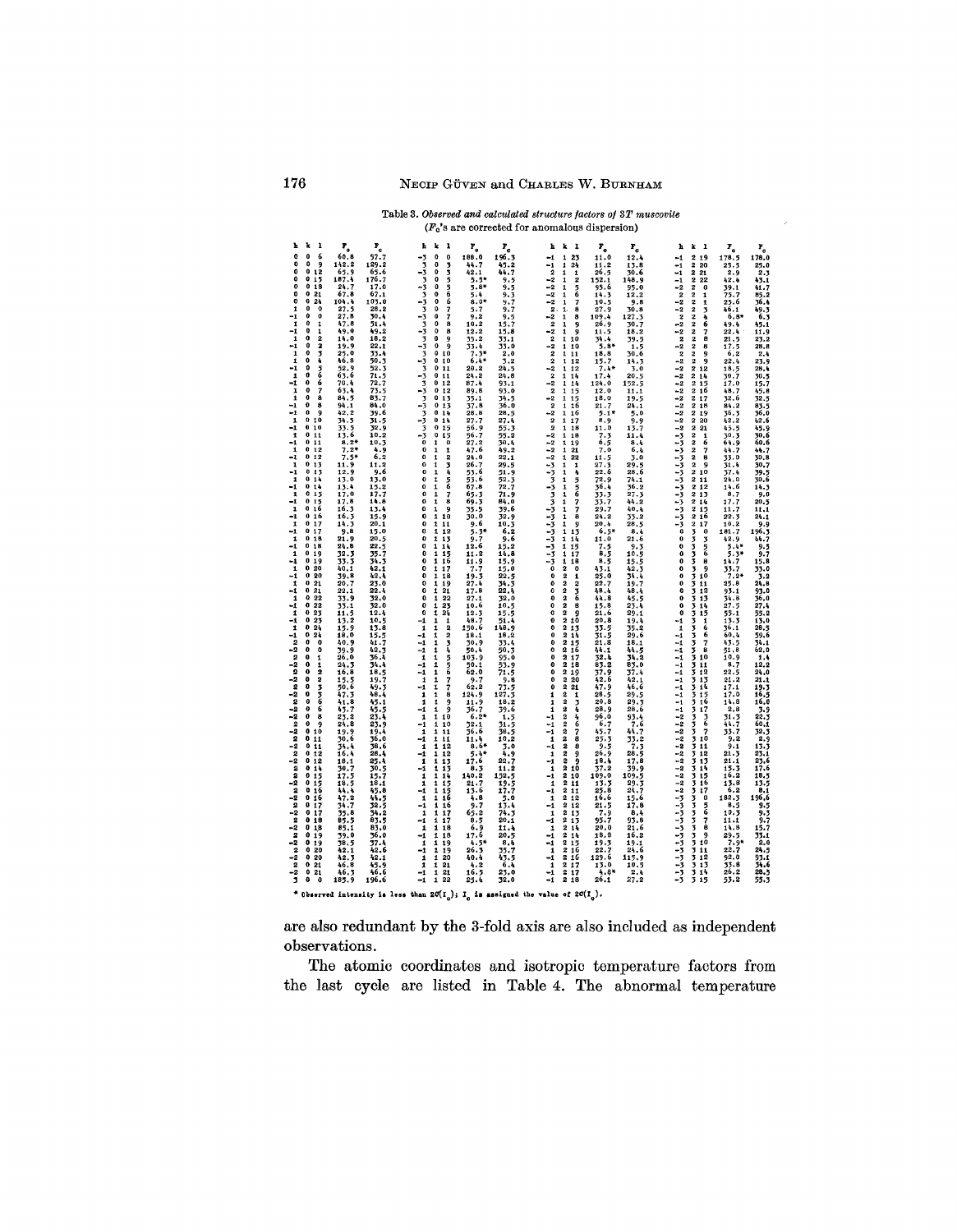| $\rm Position$ | Atom           | $\boldsymbol{x}$ | $\sigma(x)$       | $\boldsymbol{y}$ | $\sigma(y)$      | $\boldsymbol{z}$ | $\sigma(z)$                                                      | В | $\sigma(B)$   |
|----------------|----------------|------------------|-------------------|------------------|------------------|------------------|------------------------------------------------------------------|---|---------------|
| 3a             | Al,            |                  | $-0.230 + 0.001$  |                  | $0.230 + 0.001$  | 1/3              |                                                                  |   | $0.95 + 0.17$ |
| 3a             | $\rm Al_{2}$   |                  | $0.100 + 0.001$   |                  | $-0.100 + 0.001$ | 1/3              |                                                                  |   | $0.74\pm0.19$ |
| 3b             | $\mathbf K$    |                  | $0.130 \pm 0.001$ | $-0.130 + 0.001$ |                  | 5/6              |                                                                  |   | $1.73 + 0.10$ |
| 6c             | $O_a$          |                  | $0.750\pm0.004$   |                  | $0.178 + 0.003$  |                  | $-0.0357 + 0.0004$ [1.53 $\pm$ 0.43 ]                            |   |               |
| 6с             | O,             |                  | $0.522 \pm 0.003$ |                  | $0.566 + 0.004$  |                  | $-0.0363 \pm 0.0004$ [0.40 $\pm$ 0.35                            |   |               |
| 6с             | OН             |                  | $0.112 + 0.004$   |                  |                  |                  | $-0.085\pm0.004$ $[-0.0337\pm0.0002]$ $0.39\pm0.19$              |   |               |
| 6с             | $T_{1}$        |                  | $0.796 \pm 0.002$ |                  |                  |                  | $0.200 \pm 0.002$   $-0.0894 \pm 0.0001$   $0.19 \pm 0.20$       |   |               |
| 6 c            | $T_{\circ}$    |                  | $0.462 \pm 0.002$ |                  |                  |                  | $0.550 \pm 0.002$ $[-0.0895 \pm 0.0001]$ $0.65 \pm 0.20$         |   |               |
| 6с             | O,             |                  | $0.666 \pm 0.004$ |                  |                  |                  | $0.857 + 0.004$ $\mid$ $-0.1110 + 0.0003$ $\mid$ $0.74 \pm 0.22$ |   |               |
| 6с             | $O_d$          |                  | $0.140 + 0.005$   |                  |                  |                  | $0.451 \pm 0.004$ $ -0.1058 \pm 0.0004$ $ 0.80 \pm 0.30$         |   |               |
| 6 c            | $O_{\epsilon}$ |                  | $0.563\pm0.004$   |                  |                  |                  | $0.311 \pm 0.004$ $[-0.1098 \pm 0.0003]$ $0.17 \pm 0.27$         |   |               |

Table 4. *Atomic coordinates in*  $3T$  *muscovite, space group*  $P3<sub>1</sub>12$ *, origin at*  $3<sub>1</sub>12$ 

factors are possibly related to the stacking disorder described previously.

Final interatomic distances and angles were calculated using the IBM 7094 program ORFFE (BUSING *et al.,* 1964), and the results



Fig. 3. Single mica layer of *3T* muscovite projected on (001). Thick solid and dashed lines: upper tetrahedral layers. Thin solid lines: lower tetrahedral layers. Dash-dot lines: octahedral polyhedra

 $Z.$  Kristallogr. Bd. 125, 1–6 12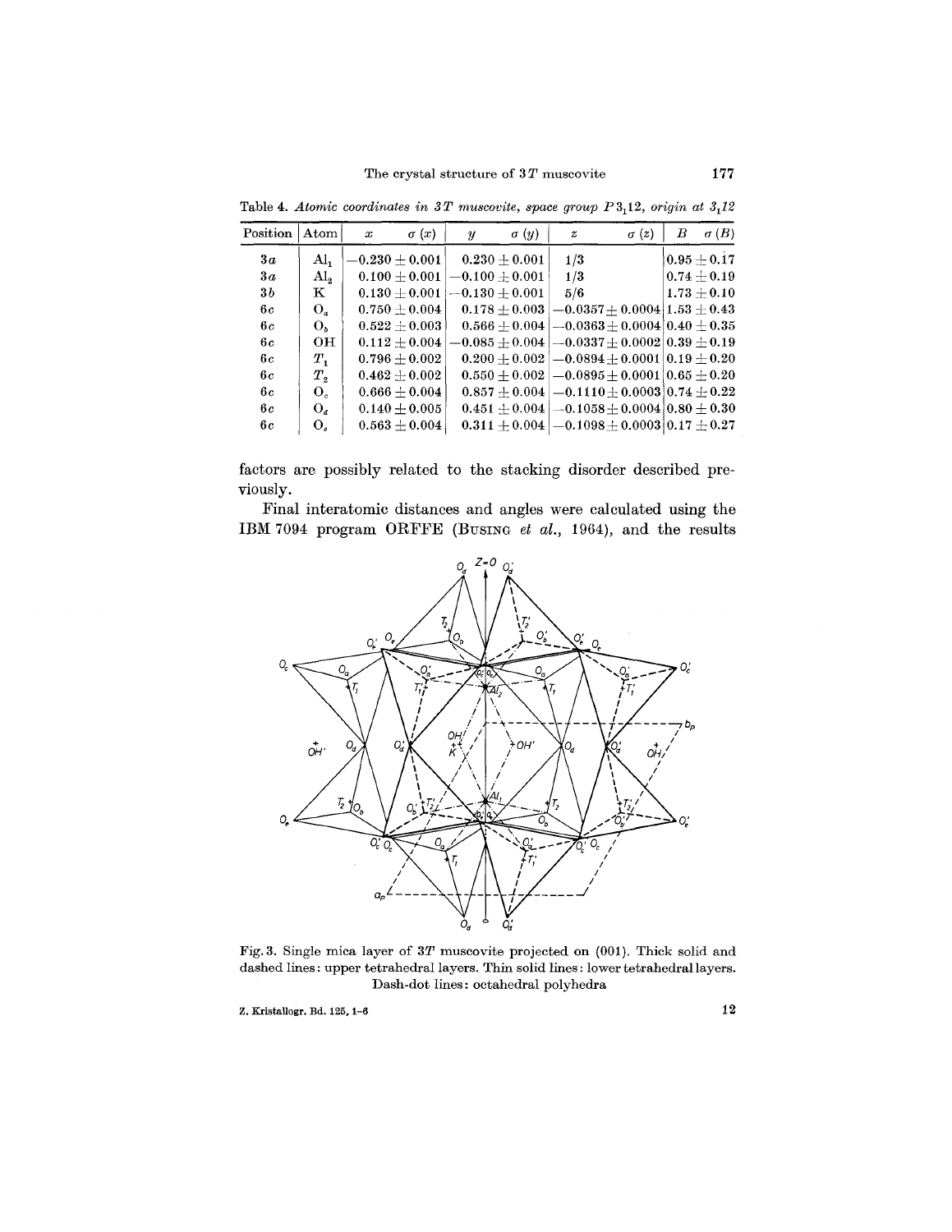| Table 5. Interatomic distances in 3T muscovite |  |                                   |  |  |  |
|------------------------------------------------|--|-----------------------------------|--|--|--|
|                                                |  | (See Fig. 3 for atom designation) |  |  |  |

| $T_1$ tetrahedron:                                                                                                                                                                           |                                                                                                                                                              | $T2$ tetrahedron:                                                                                  |                                                                                                                                                                                                  |
|----------------------------------------------------------------------------------------------------------------------------------------------------------------------------------------------|--------------------------------------------------------------------------------------------------------------------------------------------------------------|----------------------------------------------------------------------------------------------------|--------------------------------------------------------------------------------------------------------------------------------------------------------------------------------------------------|
| $T_1 - O_a$<br>$T_1 - O_c$<br>$T_1 - O_d$<br>$T_1 - O_e$<br>Mean $T_1$ -O                                                                                                                    | $1.622 \pm 0.014$ Å<br>$1.690 \pm 0.018$<br>$1.675 \pm 0.022$<br>$1.698 \pm 0.015$<br>$1.671 \pm 0.009$                                                      | $T_{2}-O_{b}$<br>$T_{2}-O_{c}$<br>$T_{2}-O_{d}$<br>$T_{2}-O_{e}$<br>Mean $T_{2}$ -O                | $1.619 \pm 0.012$ Å<br>$1.545 \pm 0.017$<br>$1.563\,\pm\,0.021$<br>$1.686 \pm 0.016$<br>$1.603 \pm 0.008$                                                                                        |
| $O_a-O_c$<br>$O_a-O_d$<br>$O_a-O_e$<br>$O_c-O_d$<br>$O_c-O_e$<br>$O_d-O_e$<br>Mean $O-O$                                                                                                     | $2.709 \pm 0.019 \,\text{\AA}$<br>$2.768 \pm 0.022$<br>$2.653 \pm 0.016$<br>$2.831 \pm 0.024$<br>$2.674 \pm 0.024$<br>$2.713 \pm 0.026$<br>$2.725 \pm 0.009$ | $O_b-O_c$<br>$O_b-O_d$<br>$O_b-O_e$<br>$O_c-O_d$<br>$O_c-O_e$<br>$O_{e}-O_{d}$<br>Mean $O-O$       | $2.593\,\pm\,0.016\,\mathrm{\AA}$<br>$2.731\,\pm\,0.020$<br>$2.634 \pm 0.016$<br>$2.488\,\pm\,0.024$<br>$2.606\,\pm\,0.025$<br>$2.638\,\pm\,0.023$<br>$2.615 \pm 0.009$                          |
| Al <sub>1</sub> octahedron:                                                                                                                                                                  |                                                                                                                                                              | $\mathrm{Al}_2$ octahedron:                                                                        |                                                                                                                                                                                                  |
| $\rm Al_{1}$ - $\rm O_{a}$<br>$Al_1-O_b'$<br>$\text{Al}_1\!\!-\!\!\text{O}_b$<br>$Al_1-O_a'$<br>$\text{Al}_{\text{1}}\text{--}\text{OH}$<br>$\text{Al}_1\text{O}\text{H}'$<br>Mean $Al1 - O$ | $1.971 \pm 0.019$ Å<br>$1.941 \pm 0.015$<br>$1.941 \pm 0.015$<br>$1.971 \pm 0.019$<br>$2.002 \,\pm\, 0.017$<br>$2.002 \pm 0.017$<br>$1.971 + 0.007$          | $Al_2-O_b'$<br>$Al_2 \leftarrow O_a$<br>$Al_2-O_b$<br>$\mathrm{Al}_2\text{--OH}$<br>Mean $Al2 - O$ | $1.943\,\pm\,0.015\,\mathrm{\AA}$<br>$1.918 - 0.016$<br>$1.943 \pm 015$<br>$\overline{Al}_2 - O_a'$ 1.918 $\pm$ 0.015<br>$1.878\,\pm\,0.015$<br>$Al_2$ -OH' 1.878 $\pm$ 0.015<br>$1.913 + 0.006$ |
| Unshared:                                                                                                                                                                                    |                                                                                                                                                              | Unshared:                                                                                          |                                                                                                                                                                                                  |
| $O_a - O_a'$<br>$O_b'$ — $OH$<br>$OH' - O_b$<br>Mean O-O<br>unshared                                                                                                                         | $2.961 \pm 0.031$ Å<br>$2.918 \pm 0.018$<br>$2.918 \pm 0.018$<br>$2.932 + 0.013$                                                                             | $O_{a}$ '--OH<br>$O_b-O_b'$<br>Mean<br>$\;$ unshar $\;$ ed                                         | OH' $-$ O <sub>a</sub> 2.775 $\pm$ 0.020 Å<br>$2.775 \pm 0.020$<br>$2.972 \pm 0.026$<br>$2.841 \pm 0.013$                                                                                        |
|                                                                                                                                                                                              | $OH$ -OH'<br>$\texttt{Shared:}$                                                                                                                              | $\rm 2.492\,\pm\,0.019~\AA$                                                                        |                                                                                                                                                                                                  |
|                                                                                                                                                                                              | $O_a - O_b'$<br>$O_b-O_a'$<br>$0 - 0$<br>Mean<br>shared                                                                                                      | $2.453 \pm 0.012$<br>$2.453 \pm 0.012$<br>$2.466 \pm 0.008$                                        |                                                                                                                                                                                                  |
| Interlayer cation:                                                                                                                                                                           |                                                                                                                                                              |                                                                                                    |                                                                                                                                                                                                  |
| К-0.<br>$K-O_{\epsilon}$<br>$K-O_a$<br>Mean K-O                                                                                                                                              | $2.900 \pm 0.014$ Å<br>$2.839 \pm 0.015$<br>$2.864 \pm 0.015$<br>$2.868 \pm 0.009$                                                                           | $K=O_{\alpha}$<br>$K-O_e$<br>$K-O_d$<br>Mean $K=O$                                                 | $3.283\,\pm\,0.014~\rm\AA$<br>$3.385 \pm 0.015$<br>$3.502 \,\pm\, 0.014$<br>$3.390 + 0.008$                                                                                                      |
|                                                                                                                                                                                              | $_{\rm K-OH}$                                                                                                                                                | $3.997 \pm 0.007 \, \rm \AA$                                                                       |                                                                                                                                                                                                  |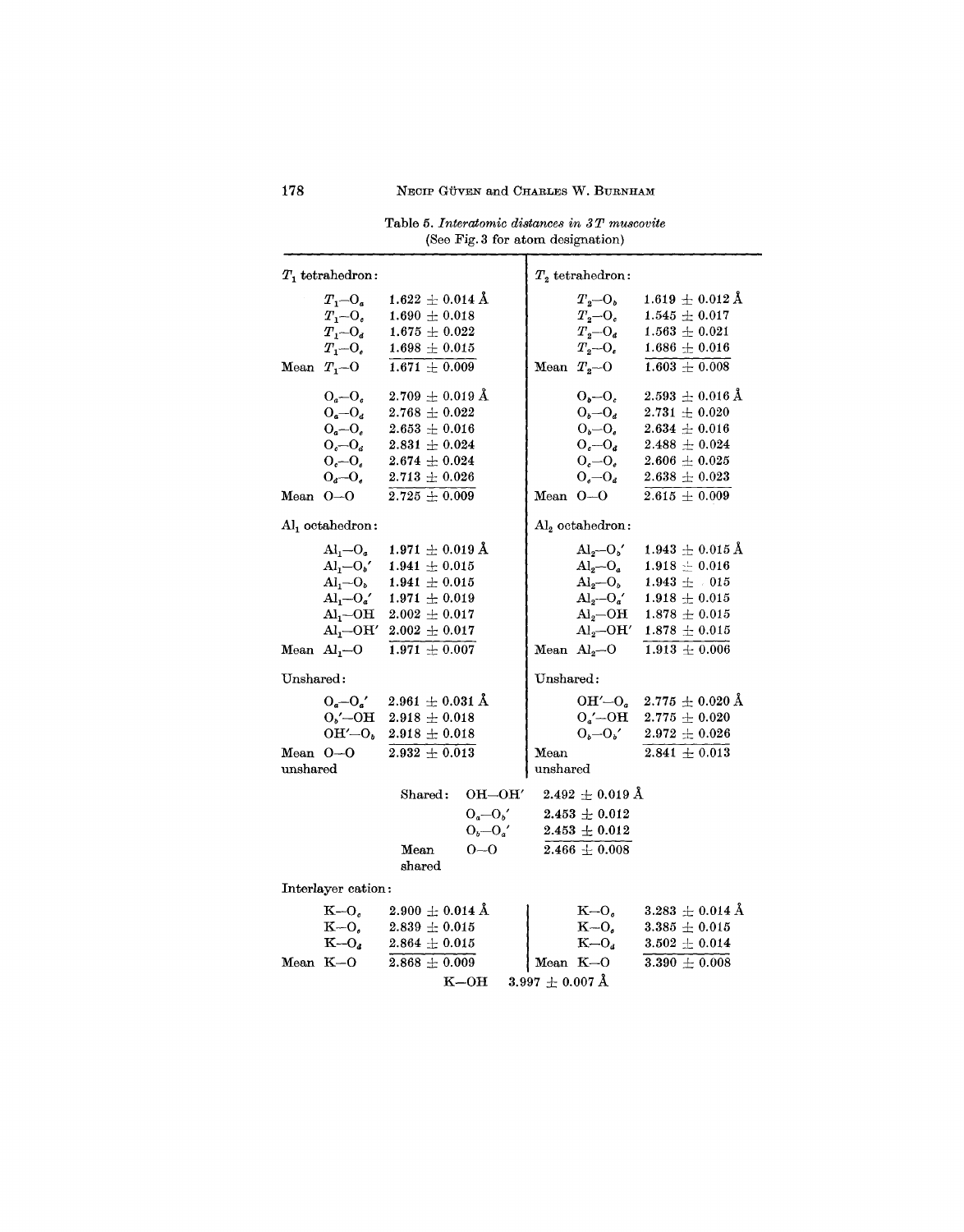| $T1$ tetrahedron:                                                                                                                                                 |                                                                                                                                                 | $T2$ tetrahedron:                                                                                                                                   |                                                                                                                                                 |
|-------------------------------------------------------------------------------------------------------------------------------------------------------------------|-------------------------------------------------------------------------------------------------------------------------------------------------|-----------------------------------------------------------------------------------------------------------------------------------------------------|-------------------------------------------------------------------------------------------------------------------------------------------------|
| $O_{c}-T_{1}-O_{d}$<br>$O_{\epsilon}-T_{1}-O_{\epsilon}$<br>$O_{a}-T_{b}-O_{d}$<br>$O_a - T_1 - O_e$<br>$O_a - T_1 - O_c$<br>$O_a - T_1 - O_a$<br>Mean $O-T_1$ -O | $114.59 + 0.76^{\circ}$<br>$104.23 \pm 0.92$<br>$107.12 + 0.93$<br>$106.06 + 0.90$<br>$109.75 \pm 0.79$<br>$114.21 \pm 0.75$<br>$109.32 + 0.35$ | $O_{c}-T_{g}-O_{d}$<br>$O_{c}-T_{2}-O_{e}$<br>$O_{d}-T_{2}-O_{e}$<br>$O_b - T_s - O_c$<br>$O_b - T_o - O_d$<br>$O_b - T_2 - O_c$<br>Mean $O-T3$ --O | $106.36 \pm 0.78^{\circ}$<br>$107.50 \pm 0.83$<br>$108.58 + 0.88$<br>$110.06 + 0.83$<br>$118.23 \pm 0.79$<br>$105.69 + 0.85$<br>$109.40 + 0.34$ |
| Angles between basal oxygens:                                                                                                                                     |                                                                                                                                                 | Amount of rotation from $120^{\circ}$                                                                                                               |                                                                                                                                                 |

|  | Table 6. Interatomic angles in 3T muscovite |
|--|---------------------------------------------|
|  | (Central atom is vertex)                    |

| s between basal oxygens: |                         | Amount of rotation from 120° |
|--------------------------|-------------------------|------------------------------|
| $0, -0, -0,$             | $141.24 + 0.52^{\circ}$ | $21.24^\circ$                |
| $O_{a} - O_{a} - O_{c}$  | $143.81 + 0.60$         | 23.81                        |
| $0, -0, -0,$             | $145.52 + 0.58$         | 25.52                        |
| $0, -0, -0.$             | $94.97 + 0.38$          | 25.03                        |
| $O_{a}-O_{c}-O_{d}$      | $97.23 \pm 0.41$        | 22.77                        |
| $0, -0, -0,$             | $96.31 + 0.38$          | 23.69                        |
|                          |                         | Mean $23.68 + 0.20$          |

are given in Tables 5 and 6. The configuration of the single mica layer is shown in projection on (001) in Fig. 3.

To check our refinement results the three-dimensional electrondensity distribution and the difference electron density  $(\varrho_o - \varrho_c)$  were computed using an IBM 7090 program (SLY *et al.,* 1962). The Fourier and difference-Fourier maps clearly show that there is no noticeable electron density in the vacant octahedral sites. Further, the difference-Fourier map confirms the refined structure.

#### Comparison of  $3T$  and  $2M_1$  muscovite structures

The differences between these two forms of muscovite consist essentially of *(a)* substitutional order-disorder of the tetrahedral and octahedral cations and *(b)* the distortions in the two structures.

#### a) Substitutional order-disorder

Interatomic distances in  $3T$  muscovite and in the well-refined  $2M_1$ structures are summarized in Table 7. There is a noticeable "partial ordering" in both tetrahedra and octahedra of 3 *T* muscovite, with Al restricted to the  $T_1$  tetrahedron and Fe, Mg, and Ti to the Al octahedron. In  $2M_1$  muscovites there is no such ordering.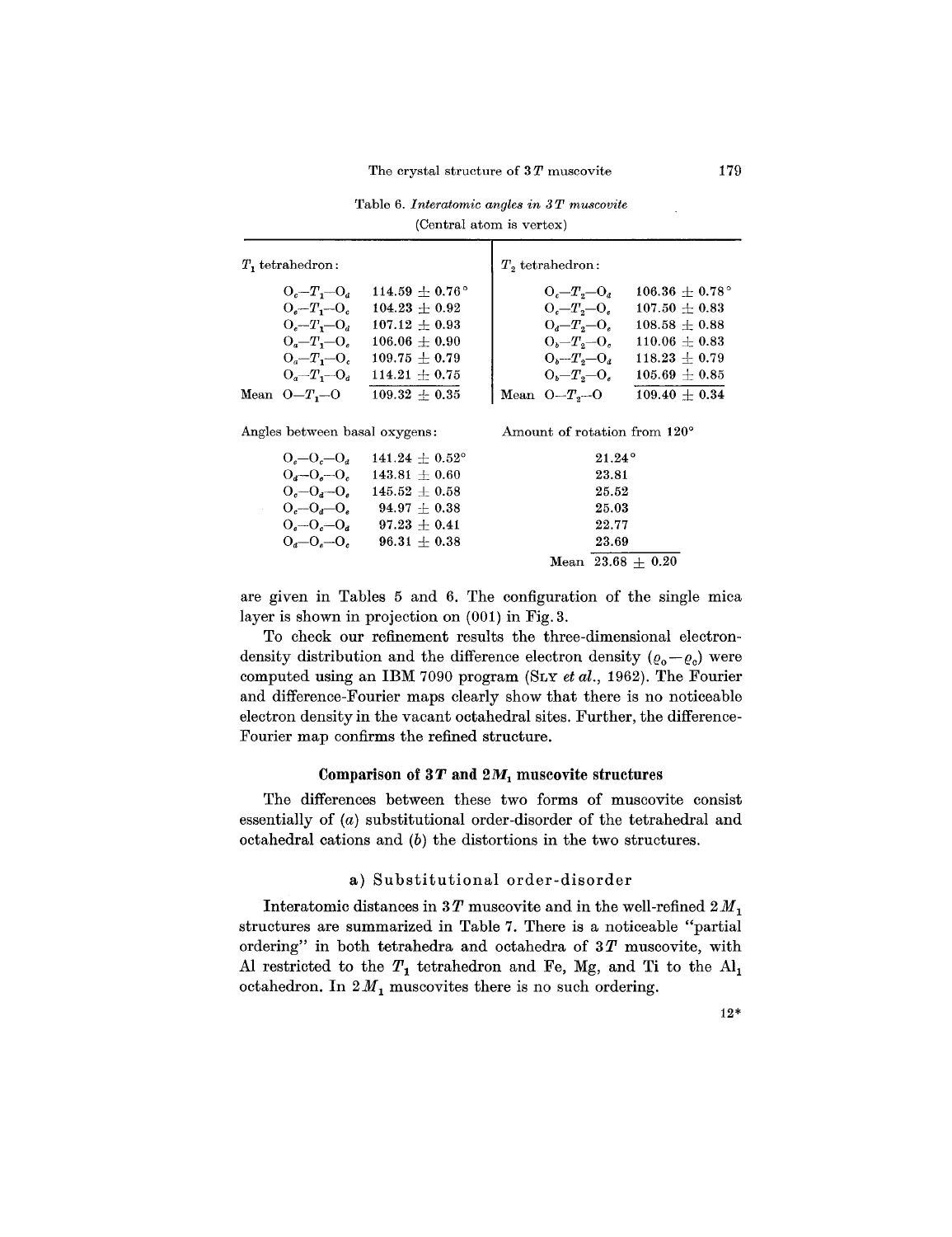|                            |                   | $2M_1$ muscovite                      |                   |  |  |
|----------------------------|-------------------|---------------------------------------|-------------------|--|--|
| $3T$ muscovite             |                   | (BURNHAM and<br>RADOSLOVICH.<br>1964) | (GÜVEN,<br>1967)  |  |  |
| $T$ , tetrahedron          |                   |                                       |                   |  |  |
| $T_{1}$ - $\alpha$         | $1.671 \text{ Å}$ | $1.645 \text{ Å}$                     | $1.643 \text{ Å}$ |  |  |
| $0 - 0$                    | 2.725             | 2.685                                 | 2.682             |  |  |
| $T_2$ tetrahedron          |                   |                                       |                   |  |  |
| $T_{2}$ -O                 | 1.603             | 1.645                                 | 1.643             |  |  |
| $0 - 0$                    | 2.615             | 2.685                                 | 2.682             |  |  |
| Al <sub>1</sub> octahedron |                   |                                       |                   |  |  |
| $A1 - 0$                   | 1.971             | 1.923                                 | 1.932             |  |  |
| $O-O$ (unshared)           | 2.932             | 2.824                                 | 2.891             |  |  |
| $\rm Al_{2}$ octahedron    |                   |                                       |                   |  |  |
| $\mathrm{Al}_{2}$ --O      | 1.913             | 1.923                                 | 1.932             |  |  |
| $O-O$ (unshared)           | 2.841             | 2.824                                 | 2.891             |  |  |
| shared                     |                   |                                       |                   |  |  |
| $OH\rightarrow OH$         | 2.492             | 2.370                                 | 2.402             |  |  |
| 0--0                       | 2.453             | 2.446                                 | 2.454             |  |  |

Table 7. *Comparison of the tetrahedral and octahedral mean interatomic distances*  $in$   $3T$  *and*  $2M$ <sub>1</sub> *muscovite* 

## b) Distortions

Comparing the interatomic distances in *3T* muscovite and the wellrefined structures of  $2 M_1$  muscovite (BURNHAM and RADOSLOVICH, 1964; GÜVEN, 1967) we found that individual tetrahedra are more regular in the  $2M_1$  than in the  $3T$  structure. However, the linkage of the tetrahedra results in slightly greater structural distortion in  $2 M_1$ than in *3T.* These distortions may be divided into two types: those in the plane of the layers and those normal to the layers.

Tetrahedra rotate about axes normal to the layer, destroying the ideal hexagonal-sheet configuration and forming pseudoditrigonal rings of tetrahedra. The amount of rotation is obtained by comparing the observed interatomic angles between basal oxygen atoms (Table 6) to the 120° values found in ideal hexagonal rings. The tetrahedral rotations have a mean value of  $11.84 \pm 0.10$  ° in 3T muscovite, since the rotations of two adjacent tetrahedra contribute to the total deviation from 120 $^{\circ}$ . The corresponding rotations in  $2M_1$  muscovite have a mean value of 11.37  $\pm$  0.04° (GÜVEN, 1967).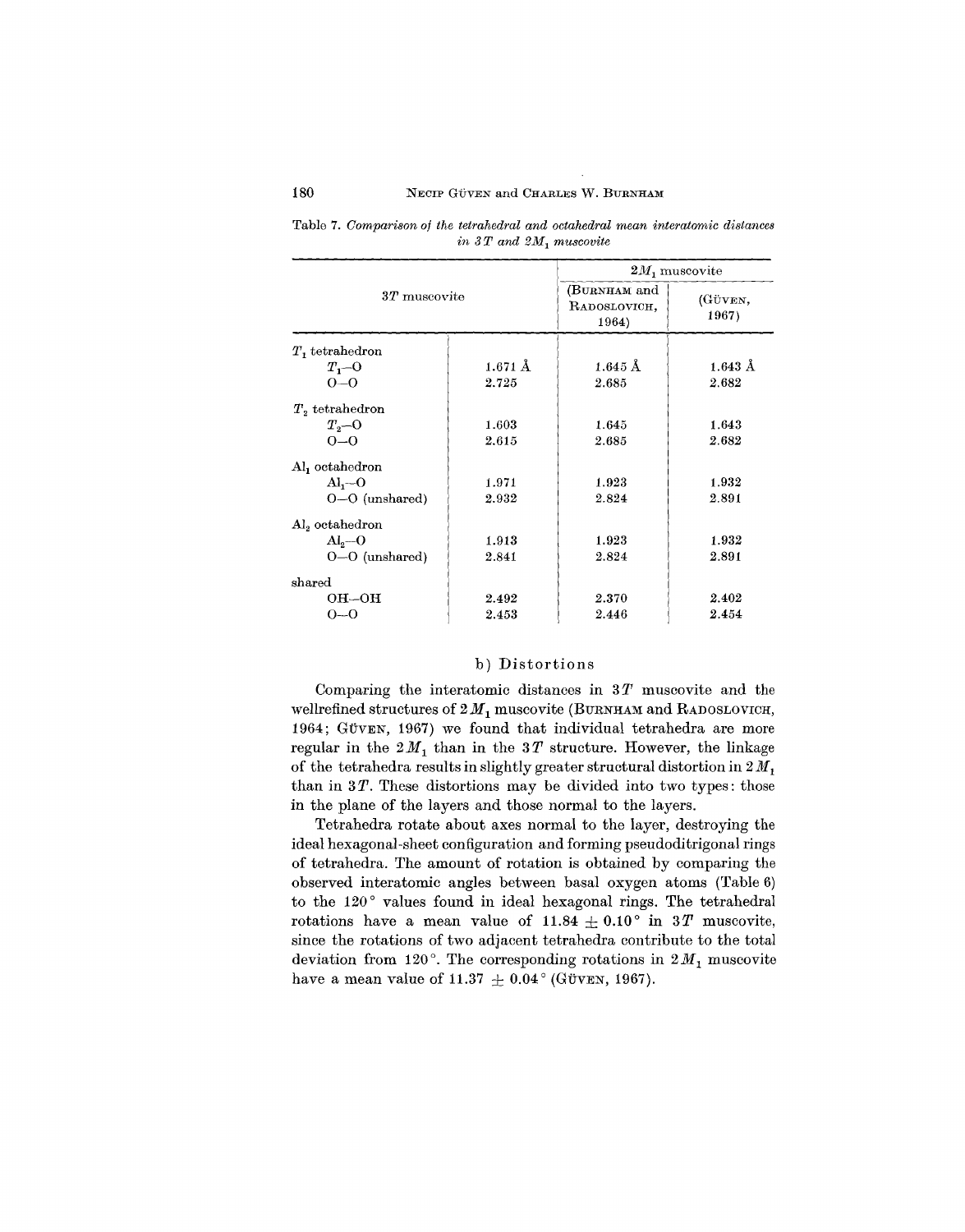The tetrahedral distortions normal to the plane of the mica sheet are shown by the difference of the *z* coordinates of the basal oxygens. In both structures, basal oxygen atoms  $O<sub>c</sub>$  and  $O<sub>e</sub>$  are coplanar whereas  $O_d$  occupies a position off this plane towards the vacant octahedral site. The amount of "tetrahedral tilt" can be calculated according to:

$$
\varDelta z = \left[\frac{z_{0_e} + z_{0_e}}{2} - z_{0_d}\right] \cdot c \cdot \sin \beta.
$$

The tilt,  $Az$ , is 0.23 Å in both the  $2M_1$  muscovite structure refined by GÜVEN (1967), and the Na-rich  $2M_1$  muscovite structure determined by BURNHAM and RADOSLOVICH(1964). In the *3T* structure, however, the tilt is  $0.14 \pm 0.02$  Å showing that basal oxygen layers are less corrugated than those in  $2M_1$  muscovite.

The tetrahedral cations are coplanar in both the  $2M_1$  and  $3T$ structures. Also the extent of octahedral flattening is essentially the same in both structures. As seen in Table 7, the shared OH-OH edge in  $2M_1$  muscovites is noticeably contracted and is shorter than the other shared edges. Corresponding shared octahedral edges in 3 *T* muscovite, show also similar differences.

#### **Conclusion**

The concept of polytypism, as developed in studies of different forms of substances like SiC,  $CdI<sub>2</sub>$  and  $ZnS$  is based on different ways of stacking ideally close-packed equivalent layers (VERMA and KRISHNA, 1966). As shown above, the single layer of *3T* muscovite is not equivalent to the single layer of  $2M_1$  muscovite; hence, these two structures cannot be considered polytypes. However, both single layers bear an interesting relation to an ideal undistorted mica single layer with a disordered cation distribution, whose symmetry is  $C2/m$ . In  $2M_1$  muscovite the mirror plane is destroyed by distortions, and the symmetry of the single layer is reduced to  $C\bar{T}$ , while in 3T muscovite the inversion center is destroyed by substitutional ordering, and the symmetry of the single layer becomes *02.* Thus, both single layers are derivatives (BUERGER, 1947) of the ideal mica layer. We propose therefore to term the two muscovite structures *polymorphs* with *derivative single layers.*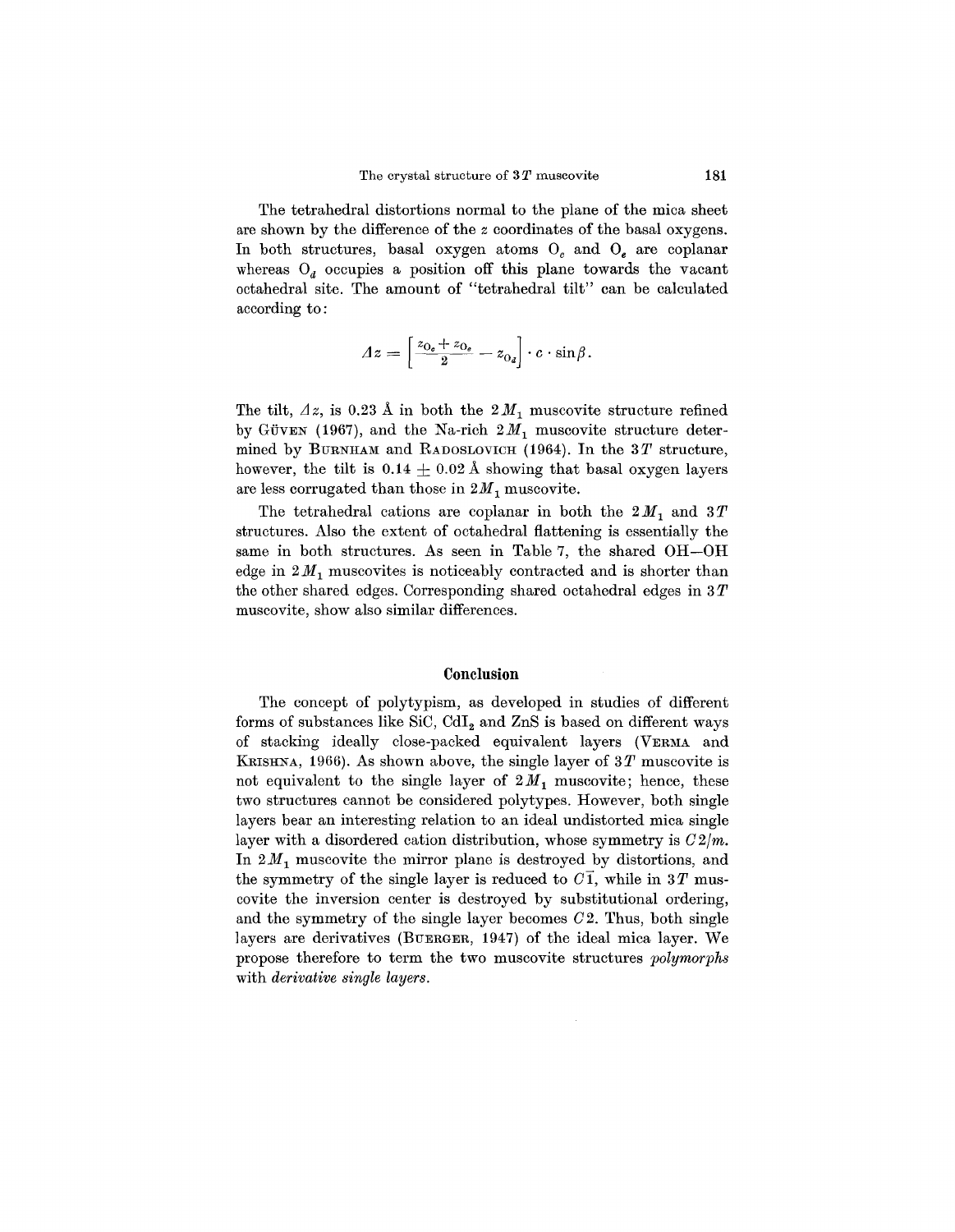#### Acknowledgments

Dr. M. Ross of the U.S. Geological Survey gave us the sample for the structure analysis, and we enjoyed several very constructive discussions with him. His review of the final manuscript has greatly improved it. It is a pleasure to thank Dr. H. S. YODER, JR., for many encouraging suggestions throughout this work and for his review of the final manuscript. Dr. G. DONNAY also critically reviewed the manuscript.

#### References

- J. M. AXELROD and F. S. GRIMALDI (1949), Muscovite with small optic axial angle. Amer. Mineralogist 34, 559-572.
- M. J. BUERGER (1942), X-ray crystallography. John Wiley and Sons, New York.
- M. J. BUERGER (1947), Derivative crystal structures. J. chern. Physics 15,1-16.
- C. W. BURNHAM (1962), Lattice constant refinement. Carnegie lnst. Wash. Year Book 61, 132-135.
- C. W. BURNHAM (1966), Computation of absorption corrections, and the significance of end effect. Amer. Mineralogist 51, 159-167.
- C. W. BURNHAM and E. W. RADOSLOVICH (1964), Crystal structures of coexisting muscovite and paragonite. Carnegie Inst. Wash. Year Book 63, 232–236.
- W. R. BUSING, K. 0. MARTIN and H. A. LEVY (1964), ORFFE, a Fortran crystallographic function and error program. Oak Ridge National Laboratory, ORNL-TM-306.
- L. GATINEAU (1963), Localisation des remplacements isomorphiques dans la muscovite. Compt. Rend. Acad. Sci. Paris 256, 4648-4649.
- N. GÜVEN (1967), The crystal structures of  $2M_1$  phengite and  $2M_1$  muscovite. Carnegie lnst. Wash. Year Book 66 (in press).
- N. GÜVEN and C. W. BURNHAM (1966), The crystal structure of  $3T$  muscovite. Carnegie lnst. Wash. Year Book 65, 290-293.
- S. B. HENDRICKS and M. E. JEFFERSON (1939), Polymorphism of micas with optical measurements. Amer. Mineralogist 24, 729-771.
- W. W. JACKSON and J. WEST (1930), The crystal structure of muscovite,  $\text{KAI}_{2}(\text{AISi}_{3})\text{O}_{10}(\text{OH})_{2}$ . Z. Kristallogr. 76, 211-227.
- C. T. PREWITT (1962), Unpublished least-squares computer program.
- C. T. PREWITT and C. W. BURNHAM (1966), The crystal structure of jadeite, NaAl $Si_2O_6$ . Amer. Mineralogist 51, 956-975.
- E. W. RADOSLOVICH (1960), The structure of muscovite,  $\text{KAl}_2(\text{Si}_3\text{Al})\text{O}_{10}(\text{OH})_2$ . Acta Crystallogr. 13, 919-932.
- M. Ross, H. TAKEDA and D. R. WONES (1966), Mica polytypes: systematic description and identification. Science 151, 191-193.
- R. SADANAGA and Y. TAKÉUCHI (1961), Polysynthetic twinning of micas. Z. Kristallogr. 116, 406-429.
- W. G. SLY, D. P. SHOEMAKER and J. H. VAN DEN HENDE (1962), Two- and threedimensional crystallographic Fourier summation program for the IBM 7090 computer. Esso Research and Engineering Co., Central Basic Research Laboratory.